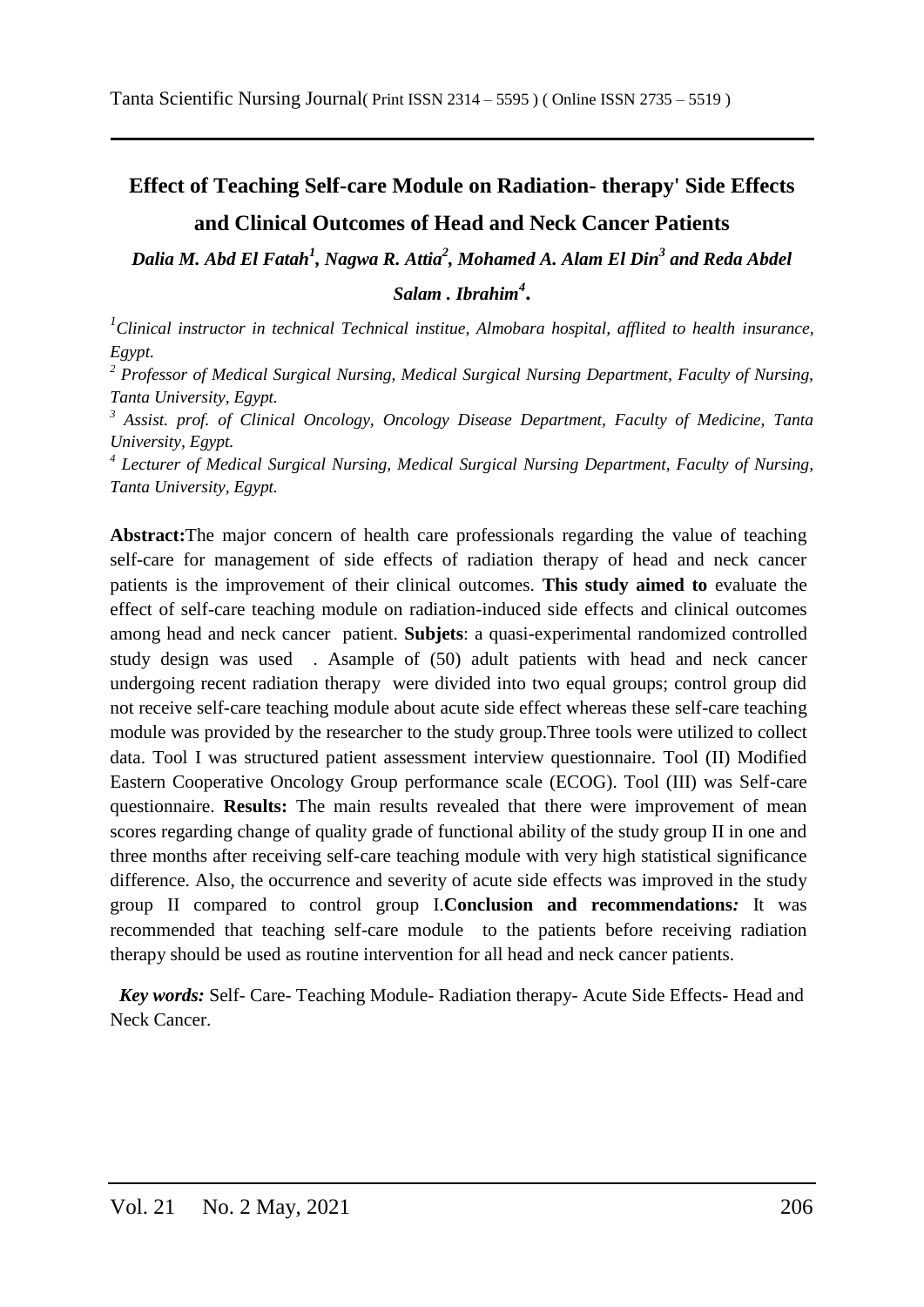### **Introduction**

Worldwide head and neck cancers are considered the sixth most common type of cancer. According to the International Classification of Diseases, head and neck cancers HNC occur at the following sites lip, tongue, floor of the mouth, gum, other oral cavity sites, salivary glands, oropharynx, nasopharynx, hypopharynx, larynx, nose, sinuses, ear and thyroid. The cells most commonly involved in HNC are squamous epithelial cells that line the upper respiratory and gastrointestinal tract. (1,2)

The exact cause of HNC is unknown but there are risk factors that increase the chance of developing the disease,Tobacco smoking is a dominant risk factor and this risk is correlated with the intensity and duration of smoking habit. The cigarette contains nitrosamines and polycyclic hydrocarbons carcinogens elements that have genotoxic effects and these elements can change the molecular profile of the individuals and cause mutations.  $(3-5)$ 

Alcohol Consumption, Alcohol acts as a solvent to enhance mucosal exposure to carcinogen. The acetaldehyde, a metabolite of alcohol can form DNA adducts that interfere with DNA synthesis and repair. Furthermore, there is a strong relationship

between alcohol and tobacco use and the combined use of these further increases the risk. (6,7)

The clinical manifestations are classified according to type of HNC.Mouth (oral) cancer symptoms include sore, irritation, lump or thick patch in the mouth, lip, or throat, a white or red patch in the mouth, feeling that something is caught in the throat, difficulty chewing or swallowing, difficulty moving the jaw or tongue, numbness in the tongue or other areas of the mouth, swelling of the jaw that causes dentures to fit poorly or become uncomfortable and pain in one ear without hearing loss. (8,9)

The first step for diagnosing HNC is taking history from patient which include a history of tobacco, alcohol use, environmental exposures and take in consideration any adult patient with symptoms referable to the upper aero digestive tract that have lasted longer than 2 weeks or with an asymptomatic neck mass should undergo a thorough examination with a high index of suspicion for carcinoma.<sup>(10)</sup>

Radiation not only kills slows the growth of cancer cells, it can also affect nearby healthy cells, the healthy cells almost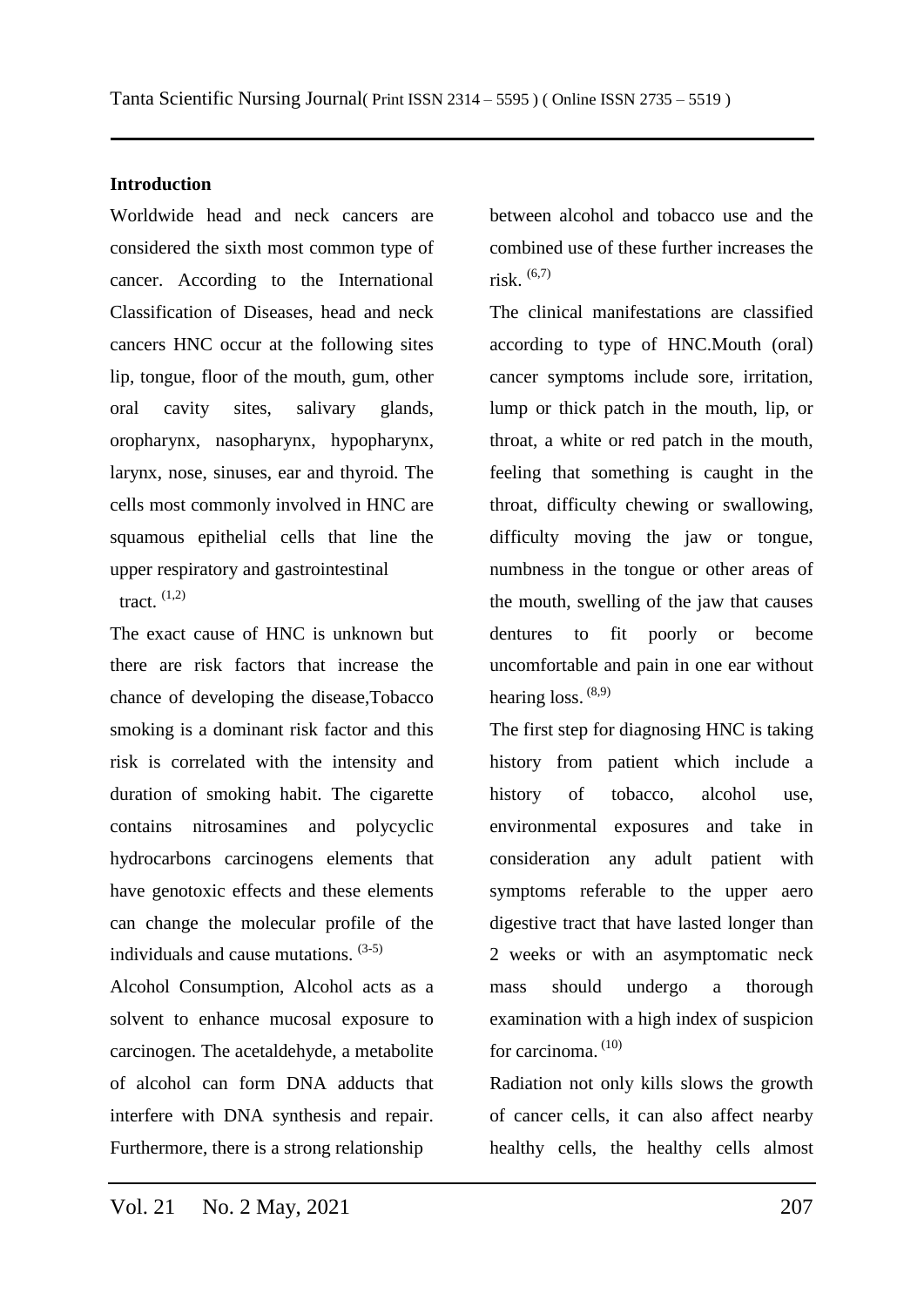always recover after treatment is over but sometimes people may have side effects that are sever or do not get better and other side effects may still months or years after radiation is over therefore it classified as acute and consequential late effects depending on the time of appearance of symptoms. Acute side effects usually develop during treatment and usually reversible which include radiation dermatitis, mucositis and difficulty of swallowing while consequential late sideeffects appear later and are caused by persistent acute side-effects which include trismus, fibrosis, atrophy and vascular damage. (11-13)

There are many approaches for nurses when caring for HNC Patients as the patients need guidance, support from nurses to navigate the healthcare system and the cancer-care continuum, encouragement and problem-solving help. Teaching is a primary responsibility of nursing care for radiation patients as Patients and families must know what to expect, get a chance to ask questions and have those questions answered to their satisfaction.  $(14)$ 

Nurses in radiation therapy department apply evidence based practice when providing patient and family education and

managing side effects. However, patients receiving radiation therapy are only in the department for a short period of time each day so much of the management of acute side effects of treatment falls on patients and their family so these study adopted patient teaching on self-care (15-17)

### **Aim of the study**

**The aim of this study is** to evaluate the effect of a teaching module on radiation side effects and clinical outcomes for head and neck cancer patient.

### **Research hypothesis:**

Adult Patients with head and neck cancer undergoing radiation therapy who will receive a teaching module beside hospital routine care expected to minimize side effects of radiation therapy .

### **Subjects & Method**

### **Study design:**

This study used quasi-experimental design.

### **Setting of the study:**

The study was conducted at Radiation Therapy department at outpatient clinic of Tanta University **Subjects:**

A random sample of (50) adult patients who were suffering from head and neck cancer and were receiving Radiation Therapy and meeting inclusion criteria . The sample size calculation according to patient admission to the hospital was found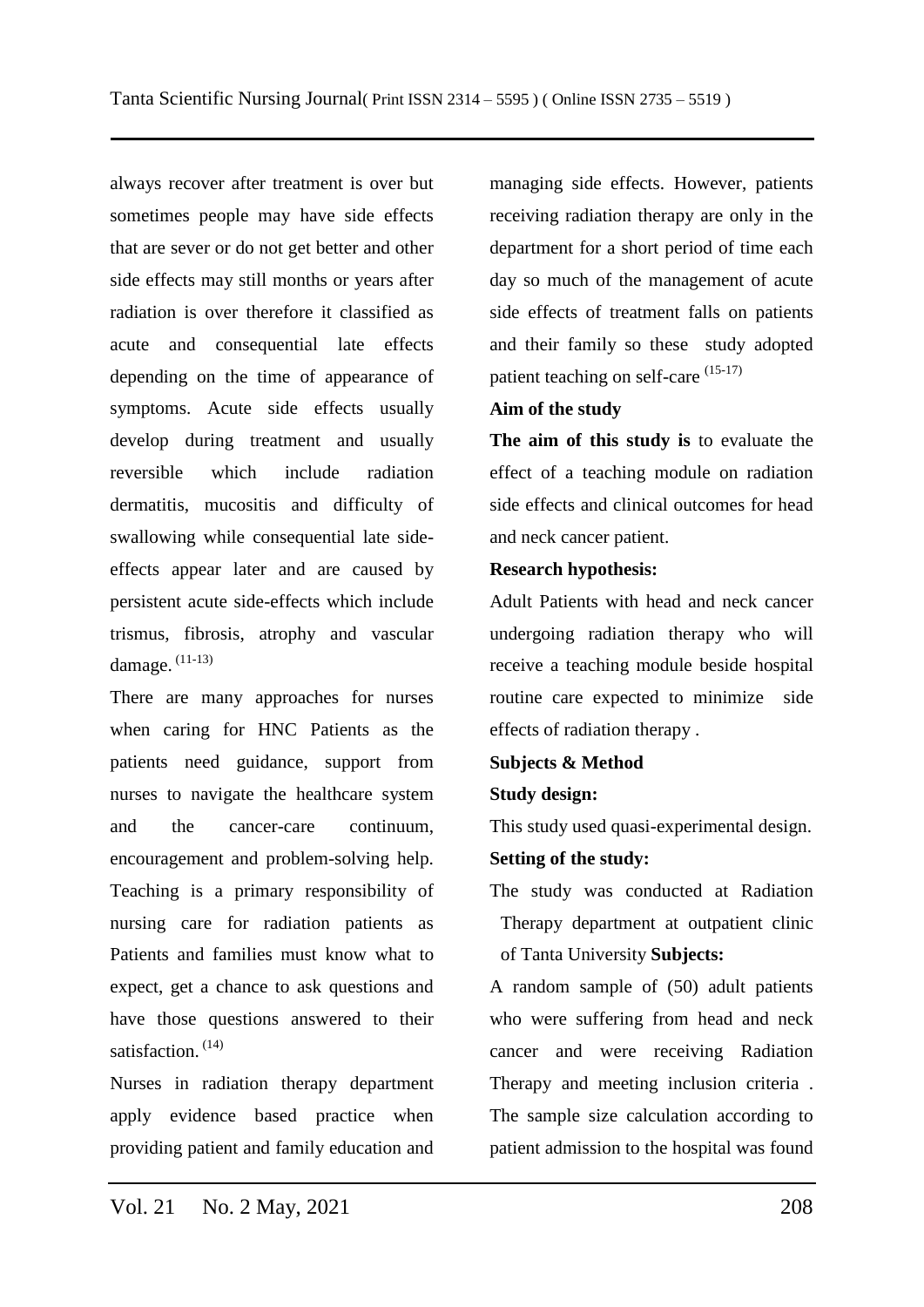to be 50 patients. This calculation was based on expected improvement on radiation induced side effects outcomes among study group at 95% confidence power of the study IP information software program:

#### **Steven Thimpsone equation**

- n=Sample size, N=Total society size, d=error
- percentage =  $(0.05)$ , P=percentage of availability of
- the character and objectivity=  $(0.7)$  for 70%, Z=The
- corresponding standard class of significance 95%=

(1.96), The calculated sample size was 50

**The subjects were divided into two equal groups: -**

**Group I (control group):** It consisted of 25 patients with head and neck cancer, received routine nursing care.

**Group II (study group):** It consisted of 25 patients with head and neck cancer received a teaching module about side effect as designed and implemented by researcher

#### **Data collection tools**

Three tools were used for data collection of this study: -

**Tool (I) assessment of head and neck cancer patient structured interview**  **questionnaire: -**structured interview sheet was developed by the researcher after review of relevant literature<sup> $(14-17)$ </sup> and consisted of two parts: -

**Part one: "Socio-demographic data"** Which included patient name, age, sex, marital status, educational level, occupation, address and telephone number (18,19)

**Part two: "Health assessment tool"** it included medical diagnosis other than cancer, stage of cancer, site of radiation therapy, other received cancer treatment patient , other cancer treatment received previously. (20,21)

**Tool (II) "Modified Eastern Cooperative Oncology Group performance scale" (ECOG**):

it was developed by the Eastern Cooperative Oncology Group (ECOG), published in 1982 and adopted by the researcher as a standard way of measuring the ability of cancer patients to perform ordinary tasks. The performance status was determined on the five-point scale ranging from (0) to (4) scale. The patient indicated level of his ability to perform ordinary task by marking the point on the scale.

**The scoring system is 0-4 and interpreting as follow** (22)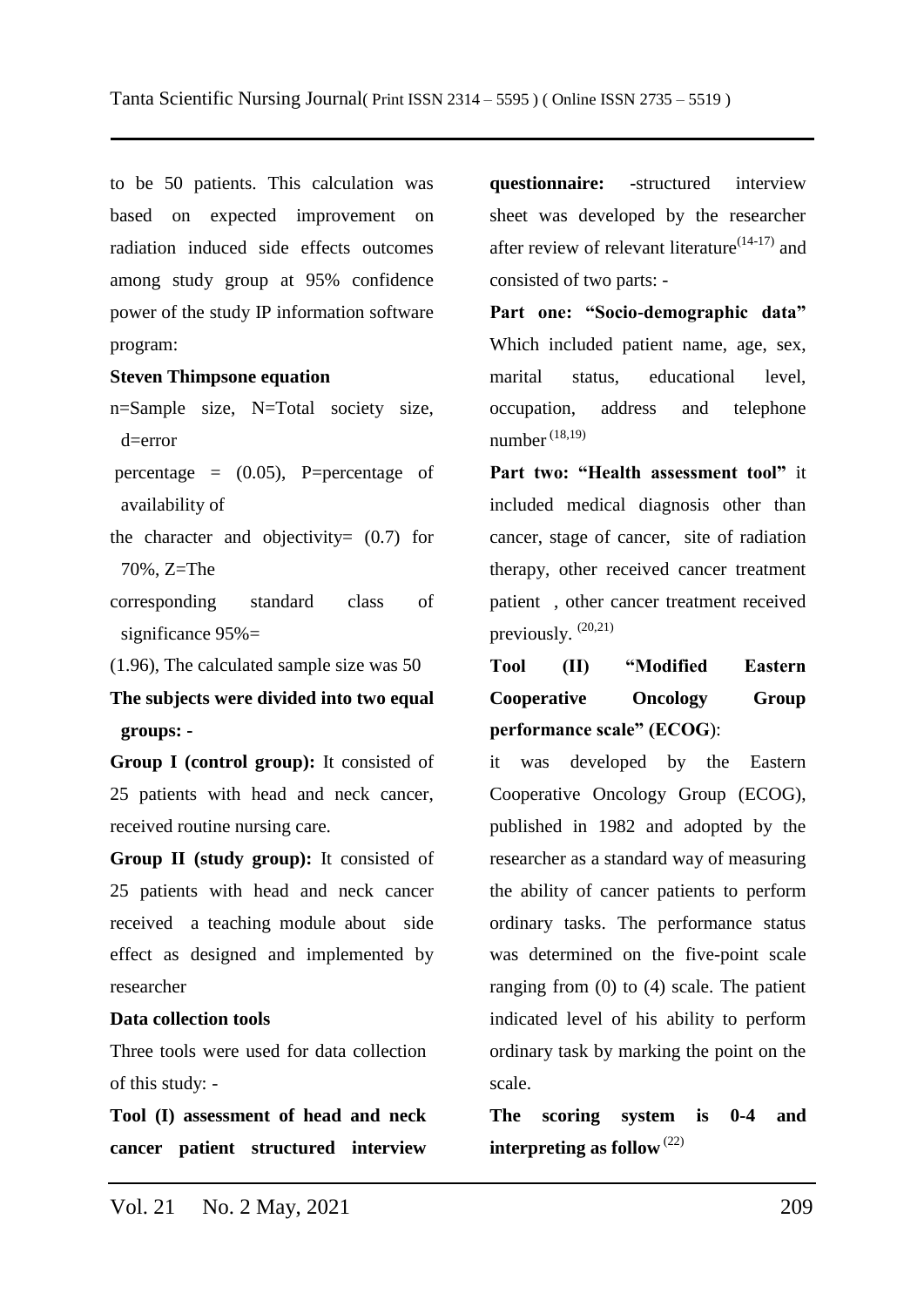### **ECOG** performance status Grade

| Fully active, able to carry on all |   |
|------------------------------------|---|
| pre-disease performance without    |   |
| restriction.                       |   |
| Restricted in physically           | 1 |
| strenuous activity but             |   |
| ambulatory and able to carry out   |   |
| work of a light or sedentary       |   |
| nature, e.g., light house work,    |   |
| office work.                       |   |
| Ambulatory and capable of all      | 2 |
| self-care but unable to carry out  |   |
| any work activities; up and        |   |
| about more than 50% of waking      |   |
| hours.                             |   |
| Capable of only limited self-      | 3 |
| care; confined to bed or chair     |   |
| more than 50% of waking hours.     |   |
| Completely disabled; cannot        | 4 |
| carry on any self-care; totally    |   |
| confined to bed or chair.          |   |
|                                    |   |

**Tool (III): "Self-care questionnaire ": -**

Self-care questionnaire was developed by the researcher based on Dodd (1987) as a self-documentation tool which consisted of three parts: (23)

**Part one: "Structured knowledge questionnaire schedule ":** - It was used to asses

patient Knowledge about radiation therapy, side effects, factors contributing to side effect and possible actions to be taken to alleviate these side effects .it included definition of radiation therapy, benefits of radiation therapy, types and forms of radiation therapy, common acute side effects according to National Cancer

Institute, contributing factors, alleviating and aggravating factors, duration of each side effect and actions to be taken to reduce distress from these side effects.

**The total score of knowledge items was calculated and categorized as following: -**High level of knowledge was considered when the total score of items response was more than or equal 75%.

-Moderate level of knowledge was considered when the total score of items response was equal to 65-74%.

-Low level of knowledge was considered when the total score of items response was less than 65 %.

**Part two: - "side effects experienced by the Patient ": -** The patient recorded each side effect that was experienced after the radiation therapy is given and if he was illiterate the researcher asked him and recorded the answer as it was experienced by the patient and indicates the date of the onset of the side effect. Patients rated on a five-point scale ranging from (1) to (5) the intensity of the side effect which indicated: -

- Rarely happen.
- -Very simple intensity.
- -Simple intensity.
- Moderate intensity.
- Sever intensity.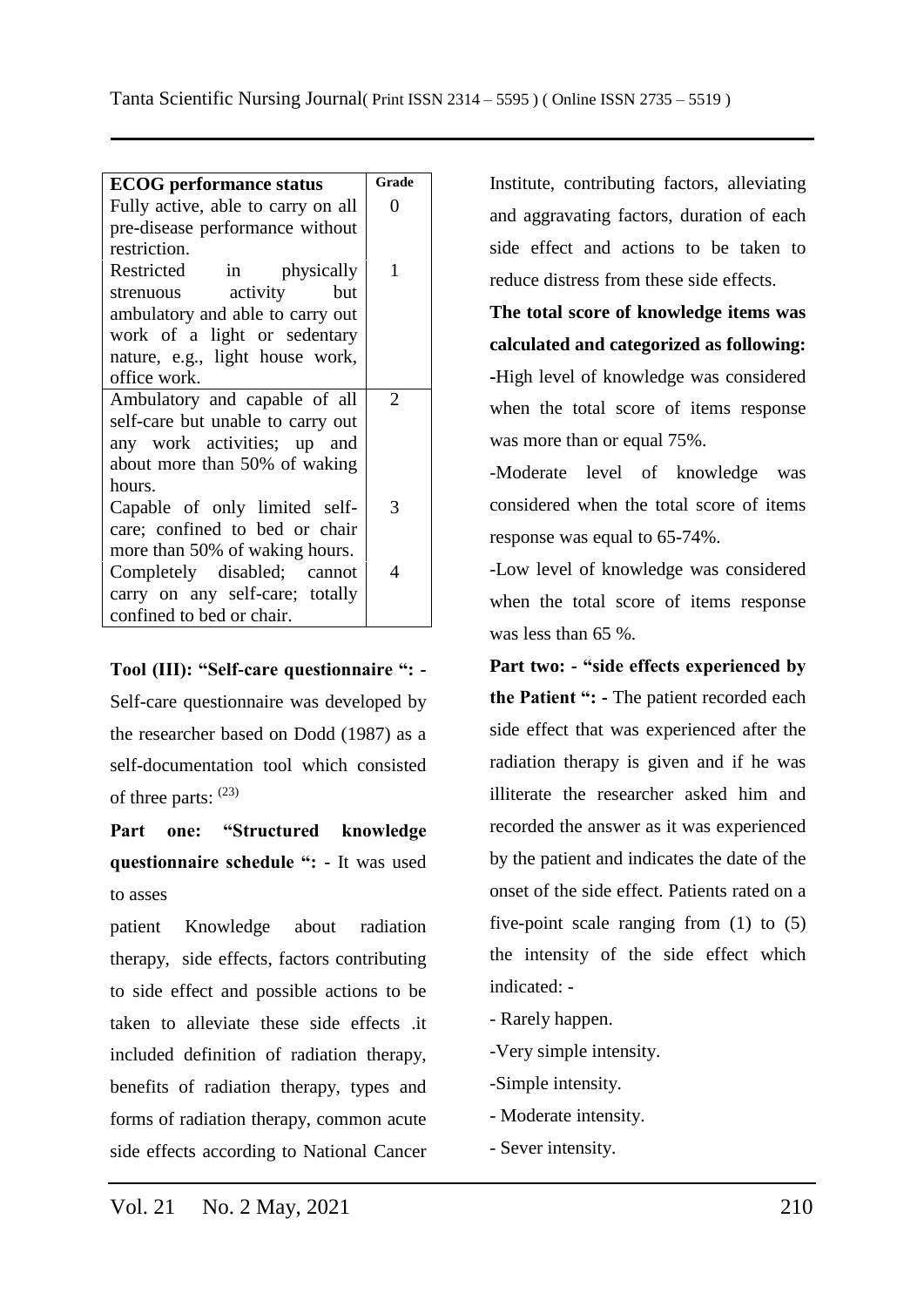Also the patient rated the distress of the side effect on another five-point scale ranging from  $(1)$  to  $(5)$  as follow: -

- Rarely distressing.
- Very simple distressing.
- Simple distressing.
- Moderate distressing.
- Sever distressing.

And the effectiveness of each self-care action in alleviating these side effect was also rated on a three-point scale ranging from  $(1)$  to  $(3)$  as follow:

- Completely alleviate the side effect.
- Partially alleviate the side effect.
- Did not help at all and the grades were

calculated as the following table:

| The intensity of side effect   | Grade   |
|--------------------------------|---------|
| Low intensity.                 | $1 - 2$ |
| Medium intensity.              | 3       |
| High intensity.                | $4 - 5$ |
| The distressing of side effect | Grade   |
| Minor distressing.             | $1 - 2$ |
| Moderate distressing.          | 3       |
| Sever distressing.             | $4 - 5$ |
| The effectiveness of self-care | Grade   |
| action in alleviating the side |         |
| effect                         |         |
| Completely alleviate the side  | 1       |
| effect.                        |         |
| Partially alleviate the side   | 2       |
| effect.                        |         |
| Did not help at all.           | 3       |

## **Method**

## **1- Administrative process:**

A written approval Hospital permission

was obtained from the responsible authority.

## **2- Ethical consideration: -**

Written informed consent was obtained from patient and their families after explanation of the aim of the study, Confidentiality and privacy were assured .using code number instead of patient name and withdrawal from study was allowed at any time. Data collection was done for eight months' period from the first November 2016 to the end July 2017.

## **3- Content Validity:**

The tools of the study were tested for content validity by jury of nine experts in the academic staff medical-surgical nursing, radiation therapy outpatient clinic professors and biostatistics at the Faculty of Medicine.

## **4-Reliability of the tools:**

All tools of the study were tested for reliability, Cronbach alpha was used and found to be 0.821 for Tool I, 0.842 for Tool II and 0.829 for tool III which consider highly reliable tools.

## **5- A pilot study**

It was conducted on five head and neck cancer patient receiving recent radiation therapy to test the clarity, feasibility and the applicability and modifications were carried out accordingly.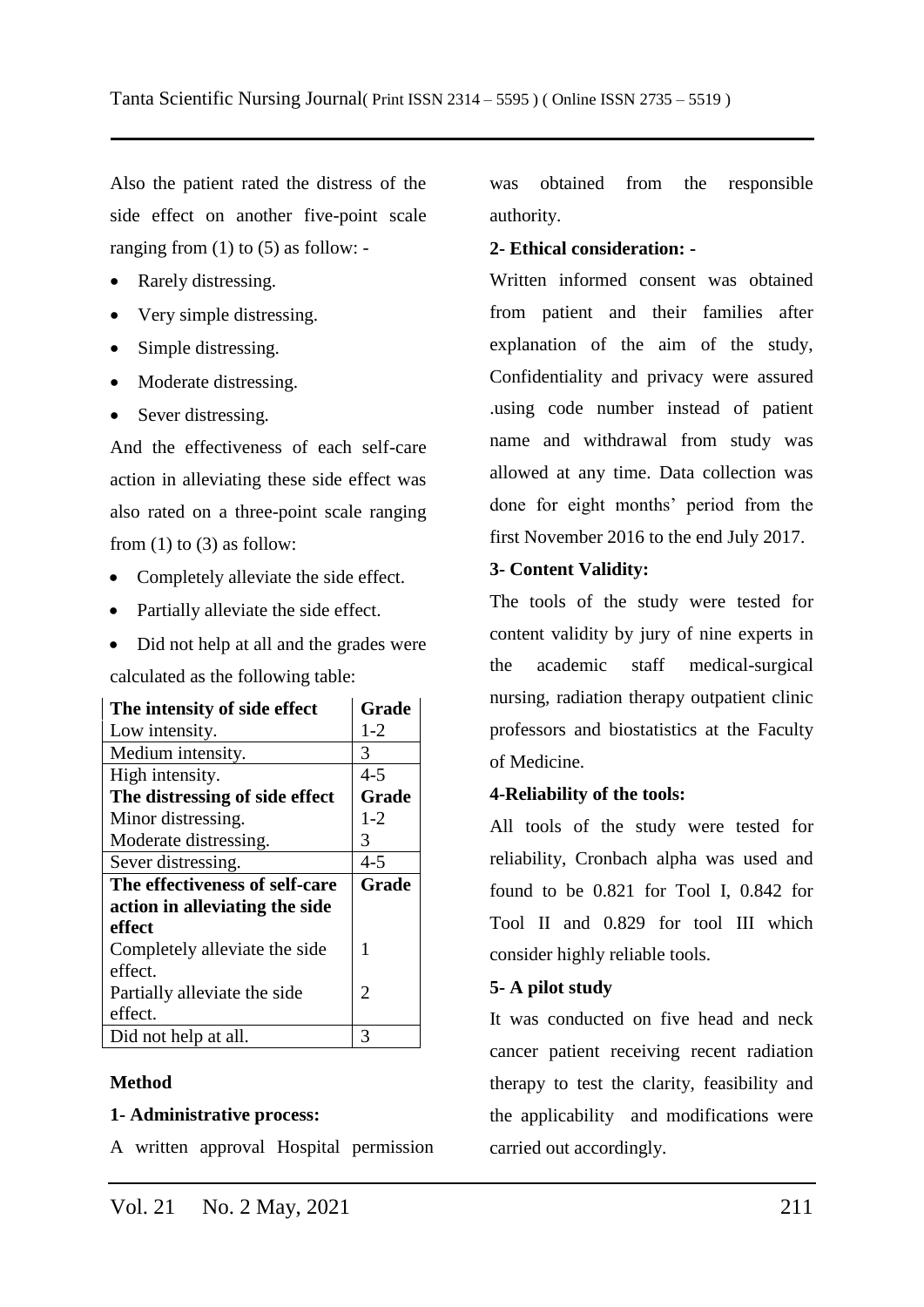## . **The study was conducted on four phases:**

### **Phase I: Assessment Phase: -**

- Each subject of the study was informed about the purpose, benefits and the nature of the study and that he or she had the right to withdraw from the study at any time .
- The researcher reviewed the related literature and a designed program was developed and the teaching methods were selected including demonstration and redemonstration with illustration graphs.
- Patients of control and study groups were assessed individually immediately before giving radiation therapy session using tool I, II and tool III-part one and photos were taken to the site of radiation before the beginning of radiation therapy and use as a baseline to exclude another cause of side effect after taking the radiation.

#### **- Phase II: The planning phase: -**

- Four sessions were designed in this phase by the researcher for study group to provide the patients with information about skills and that were necessary to overcome radiation induced acute side effects and exactly it took 20-30 minutes' duration of time in addition to training them to performing these, a colored booklet was developed by the researcher.

## **- Session 1: - Anatomy and physiology of head and neck , Definition and types of head and neck cancer**

The aim of this session was to provide the patient with information about the anatomy and physiology of head and neck, definition and types of head and neck. The content including definition, types and manifestations of head and neck. It was taking the duration of 30 minutes. The method of teaching used was presentation and discussion. Materials used for teaching was booklet with pictures.

# **- Session 2: - Causes and treatment of head and neck cancer and radiation therapy**

The content including causes and ways of treatment of head and neck and information about radiation therapy including definition, benefits, external and internal radiation and forms of radiation therapy. It was taking the duration of 30 minutes. The method of teaching used was presentation, discussion, demonstration and re-demonstration. Materials used for teaching was color booklet with pictures and real materials (soft towel, electrical razors, irritant soap, perfumes and heating bags)

**- Session 3: - Dermatitis and Mucositis** The aim of the study was to provide the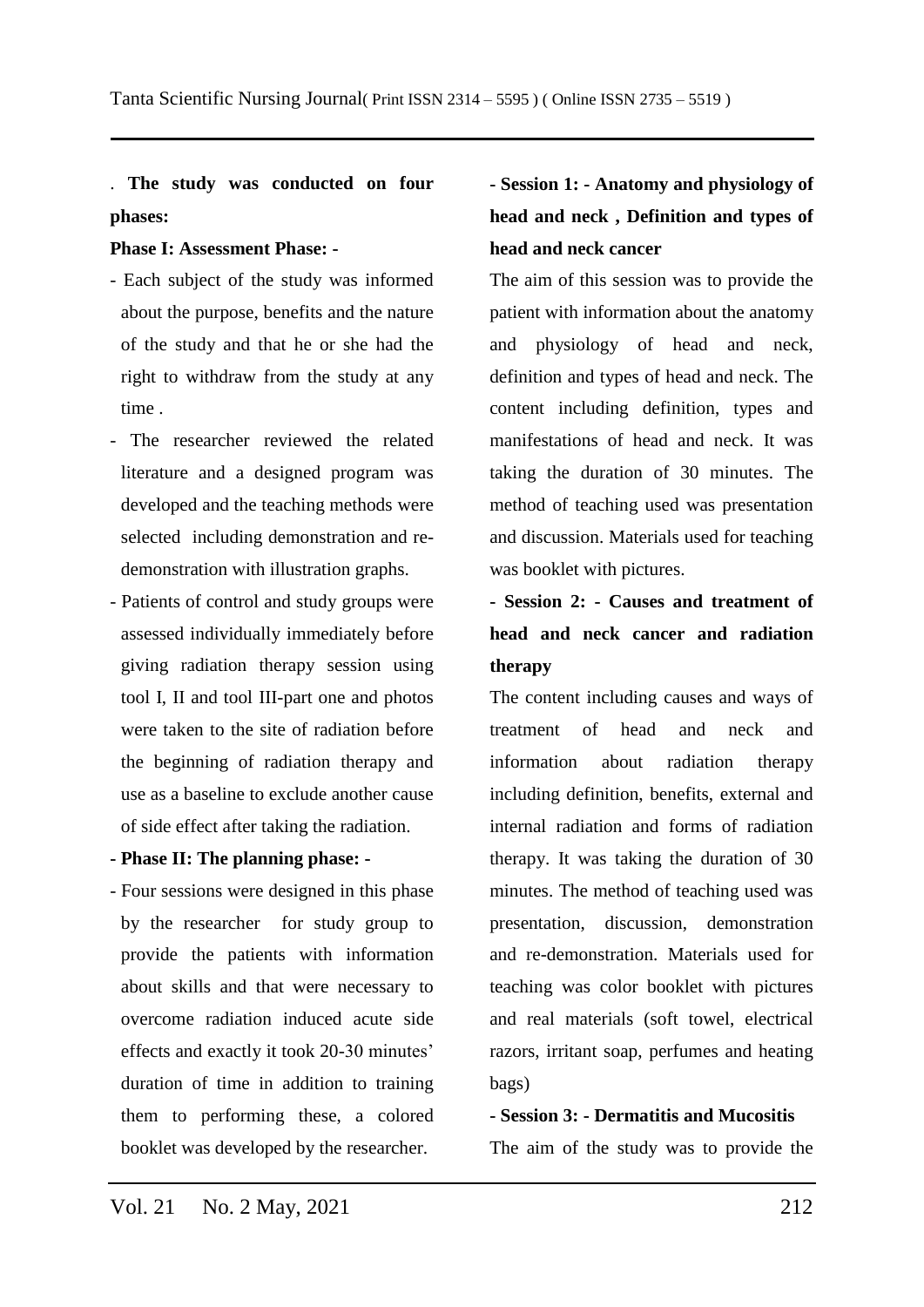patient with information about dermatitis and Mucositis. The content including definition, time of onset, duration, aggravating and relieving factors and actions to be taken to relieve of dermatitis and Mucositis**.** Materials used for teaching was booklet with pictures and real materials (soft tooth brush, toothpaste, soft tissue, threat and normal saline).

### **- Session 4: - Dysphagia**

The aim of the study was to provide the patient with information about dysphagia. The content including definition, time of onset, duration, aggravating and relieving factors and actions to be taken to relieve of dysphagia. Materials used for teaching was color booklet with pictures.

### **-Phase IV: The Evaluation phase: -**

- Evaluation was done for both groups (the control and the study group) by using tool II and III for experiencing radiation induced acute side effects in head and neck cancer patients immediately, one month and three months after implementing the module .
- Severity of acute side effects was assessed using Modified Eastern Cooperative Oncology Group performance scale (tool II) and Self-care questionnaire (tool III) before and after sessions.

### **Data processing and Analysis:**

The collected data were organized, tabulated and statistically analyzed using SPSS software (Statistical Package for the Social Sciences, version 19, SPSS Inc. Chicago, IL, USA). For quantitative the range, mean and standard deviation were calculated. For qualitative data, percentage or proportion of each category using Chisquare test and Fisher Exact test (FE) between means of two groups of parametric data of student t-test was used. For comparison between means of two groups of non-parametric data of independent samples, Z value of Mannwhitney test was used. For comparison between more than two means of parametric data, F value of ANOVA test was calculated For comparison between more than two means of non-parametric data, Kruskal-Wallis (2) was calculated. For comparison between more than two means of non-parametric data of related samples, Friedman test (2 value) was calculated. Significance

was adopted at  $p<0.05$  for interpretation of results of tests of significance.

### **Results**

**Table (1) Current medical history data among the studied head and neck cancer patients undergoing radiotherapy both**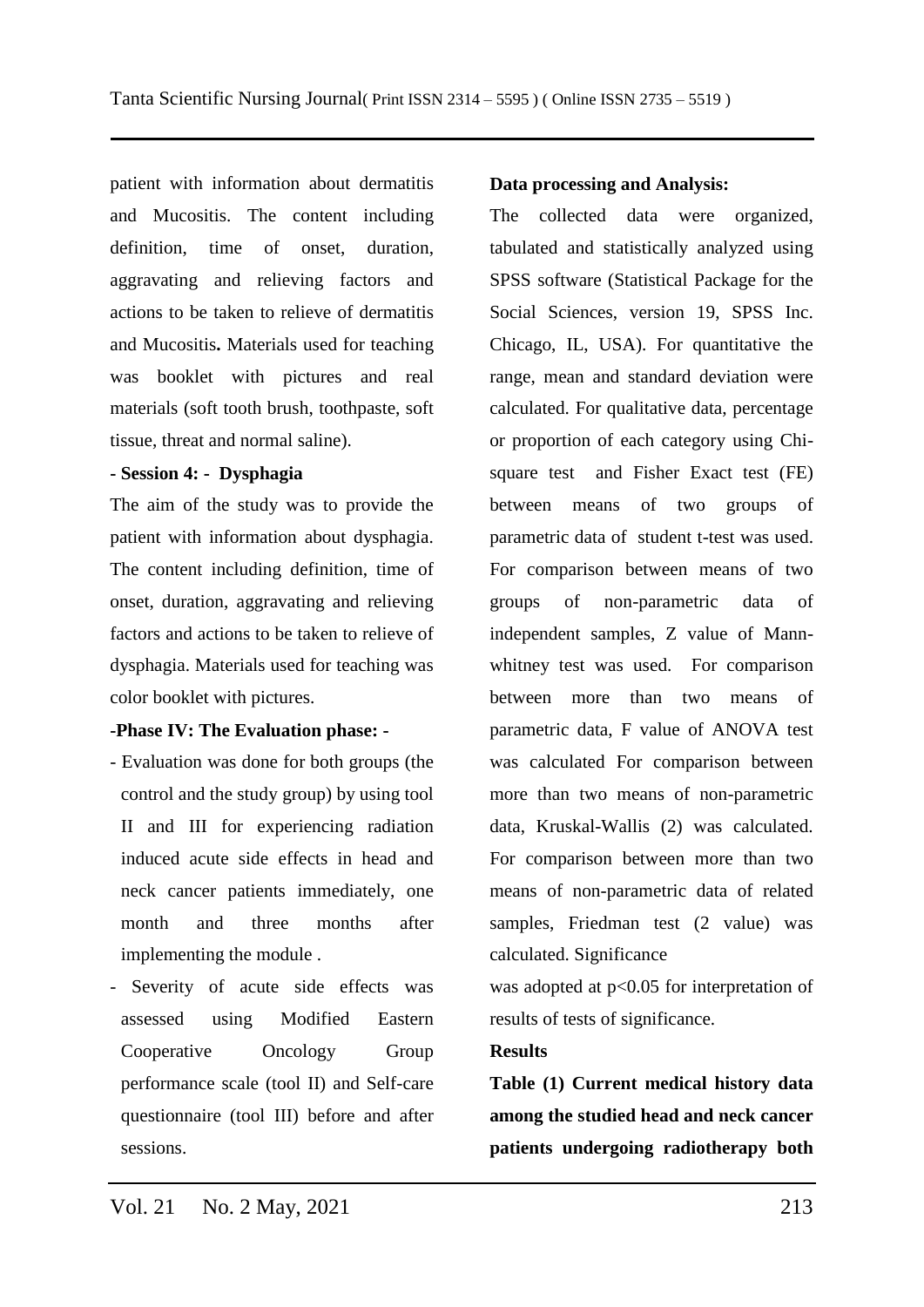#### **(control and study groups) (n=50).**

This table illustrates that equal percentage (24%) of the control group I were diagnosed with laryngeal and salivary gland cancer while near quarter (24%) of the study group II were diagnosed with nasopharyngeal cancer with no significance difference.

Moreover, it illustrates that more than half (68%) of the control group I and near half (40%) of the study group II suffered from pain as chief complaint with very high statistical significance difference at p level=0.047 and slightly more than two third (76%) of the control group I and more than half (68%) of the study group II suffered from difficulty of swallowing as chief complaint and near quarter (20%) of the control group I suffered from mouth mass as chief complaint with very high statistical significance difference at p  $level=0.025$ .

**Table (2): Quality grade of functional ability (ECOG performance status scale) among the studied head and neck cancer patients undergoing radiotherapy both (control and study groups) before and after one and three months of radiotherapy (n=50).** 

This table and figure illustrate that before receiving the radiation therapy the

minority (4%), (8%) of the control group I and the study group II were fully active, able to carry on all pre-disease performance without restriction with no statistical significance difference and one month after receiving radiotherapy slightly more than half (52%) of the control group I were Capable of only limited self-care; confined to bed or chair more than 50% of waking hours compared to near half (40%) of the study group II were restricted in physically strenuous activity but ambulatory and able to carry out work of a light or sedentary nature, e.g., light house work, office work with no statistical significance difference.

Also, three months' post receiving radiation therapy, only quarter (24%) of the control group I while more than half (60%) of the study group II return to be fully active and able to carry on all predisease performance without restriction with very high statistical significance difference at p level=0.0001.

**Table (3): Mucositis occurrence among the studied head and neck cancer patients undergoing radiotherapy both (control and study groups) immediately, one month and three months after radiation treatment (n=50).**

This table illustrates that there was a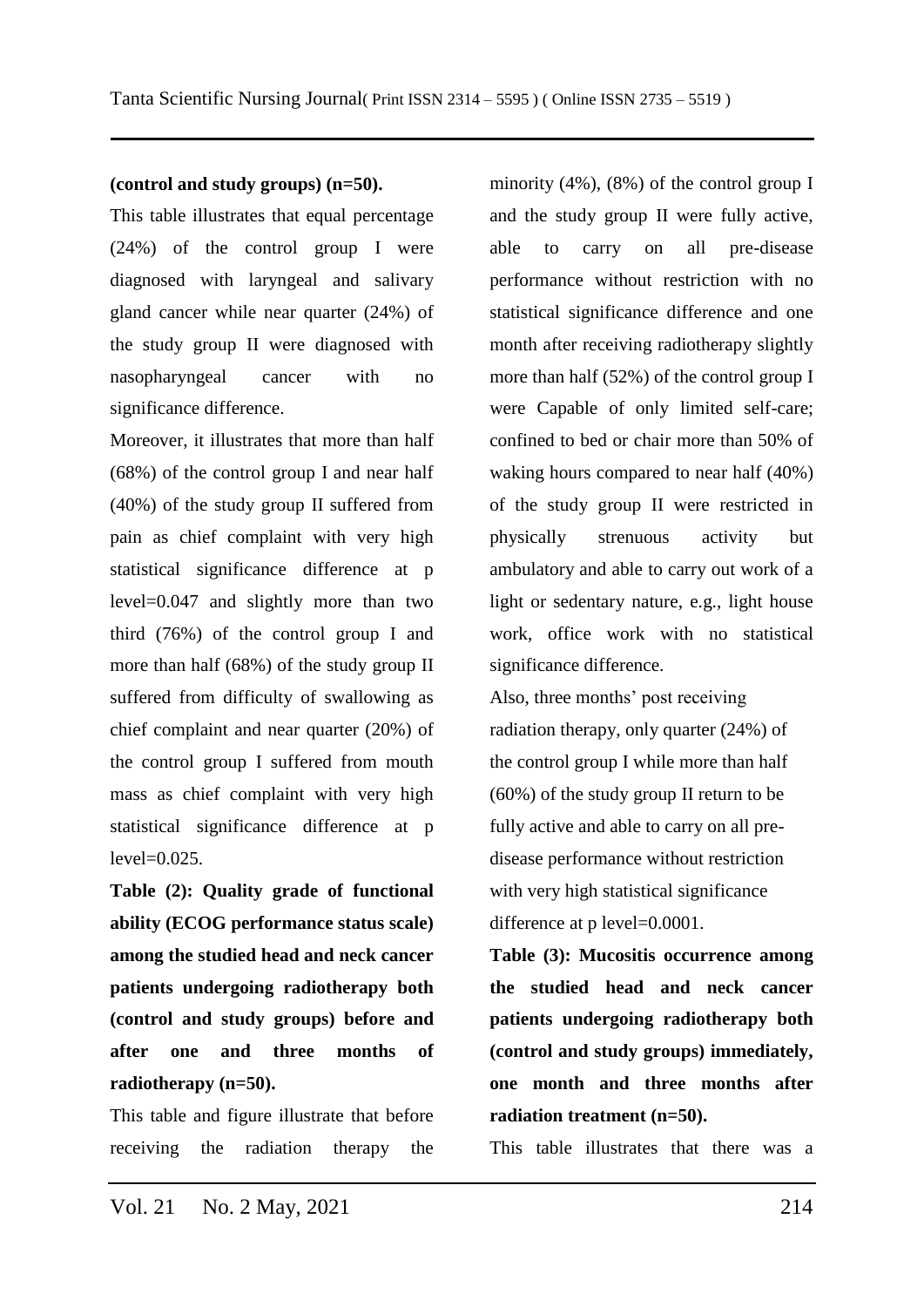reduction of mucositis occurrence in about quarter (20%) of the study group II than control group I immediate after radiotherapy with no statistical significance difference and this reduction raise in approximately equal percentage (32%) of the study group II than control group I one month and three months after radiotherapy with very high statistical significance difference at p level=0.0039, 0.0020 respectively.

Also, it reveals that about two third (76.5%) of the control group I compared to one quarter (25%) of the study group II had sever Mucositis immediate after radiotherapy with very high statistical significance difference at p level=0.025 and slightly more than half (53.8%) of the control group I and less than half (40%) of the study group II had moderate Mucositis one month with very high statistical significance difference at p level=0.006 and more than half (60%) of the control group I and half (50%) of the study group II had moderate mucositis three months after radiotherapy.

**Table (4): Self-care practicing in alleviating dermatitis side effect of radiotherapy and its alleviating effect among the study group of head and neck cancer patients undergoing** 

# **radiotherapy (post receiving self-care teaching module on radiation induced acute side (n=50).**

This table reveals that immediately post radiotherapy, by practicing self- care actions following teaching module, dermatitis completely relieved in more than half (66.7%) of the study group II and one-month post radiotherapy dermatitis relieved completely in all patients (100%) of the study group II with no statistical significance.

**Table (5): Self-care practices in alleviating dysphagia side effect of radiotherapy and its alleviating effect among the study group of head and neck cancer patients undergoing radiotherapy (post receiving self-care teaching module on radiation induced acute side (n=50).**

This table reveal that immediately post radiotherapy, by practicing self- care actions following teaching module, dysphagia partially relieved in more than half (68.7%) of the study group II and onemonth post radiotherapy dysphagia relieved completely in about two third (70%) of the study group II while three months' post radiotherapy dysphagia completely relieved in all patients (100%) of the study group II with very high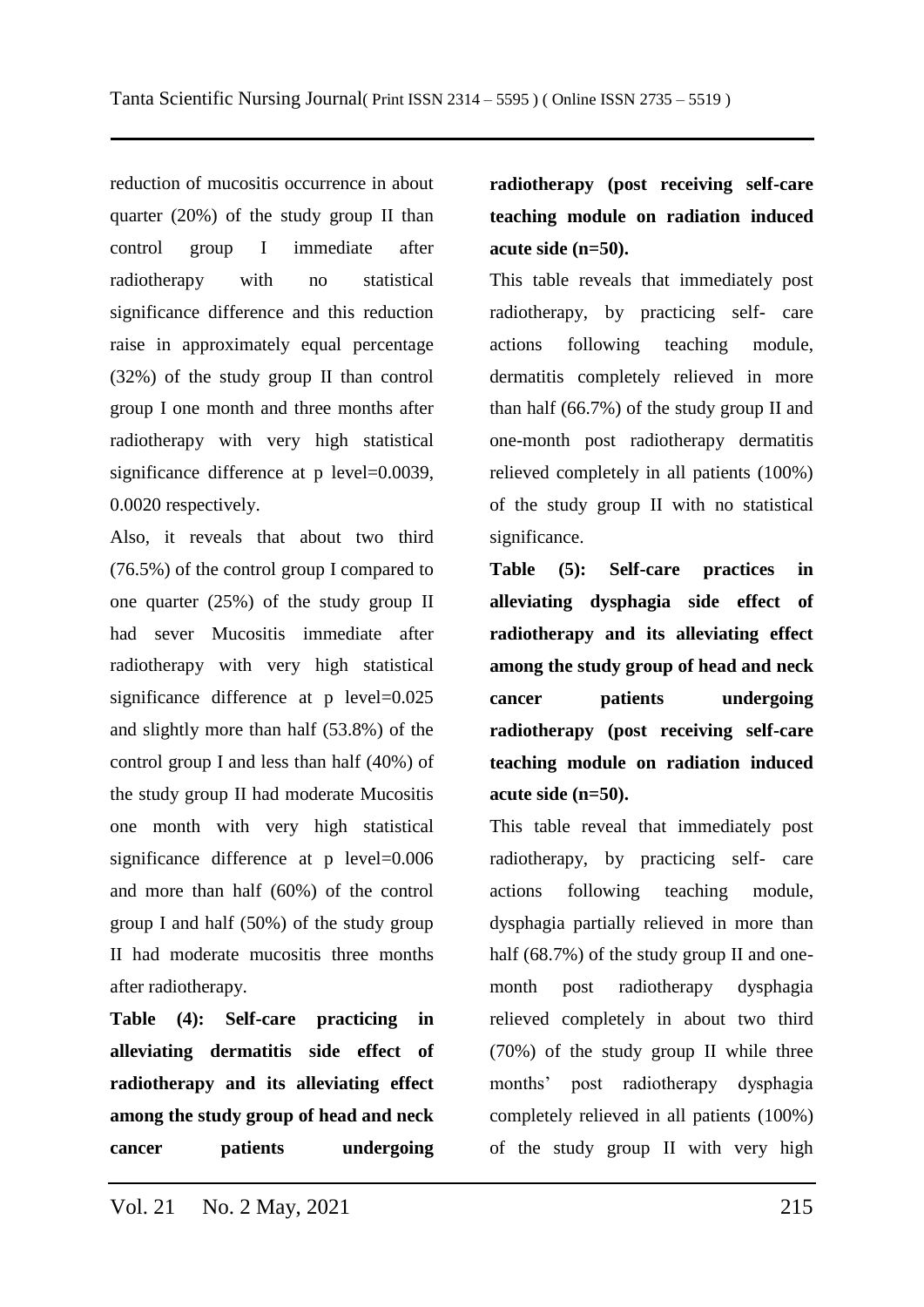statistical significance difference at p level=0.033.

**Figure (1): - alleviating effect of self-care actions to Mucositis side effect of radiotherapy among the study group of head and neck cancer patients undergoing radiotherapy (post receiving self-care teaching module on radiation induced acute side (n=50).**

This table and figure reveals that immediately post radiotherapy, by practicing self- care actions following teaching module, Mucositis partially relieved slightly more than half (58.3%) of the study group II and one-month post radiotherapy Mucositis relieved partially in more than half (60%) of the study group II while three months' post radiotherapy mucositis completely relieved in all patients (100%)

of the study group II with no statistical significance difference.

**Figure (2): - Self-care practicing in alleviating dermatitis side effect of radiotherapy and its alleviating effect among the study group of head and neck cancer patients undergoing radiotherapy (post receiving self-care teaching module on radiation induced acute side (n=50).**

This figure reveals that immediately post radiotherapy, by practicing self- care actions following teaching module, dermatitis completely relieved in more than half (66.7%) of the study group II and one-month post radiotherapy dermatitis relieved completely in all patients (100%) of the study group II with no statistical significance.

**Figure (3) Grades of severity of dysphagia side effect among the studied head and neck cancer patients undergoing radiotherapy both (control and study groups) immediately, one month and three months after radiation treatment (n=50).**

This figure reveals that equal percentage (100%) (100%) and the majority (85.7%) of the control group I had high intensity of dysphagia immediate, one and three months after radiotherapy compared to more than half (62.5%), (60%) and no one (0%) of the study group II had high intensity of dysphagia immediate, one and three months after radiotherapy with no statistical significance difference.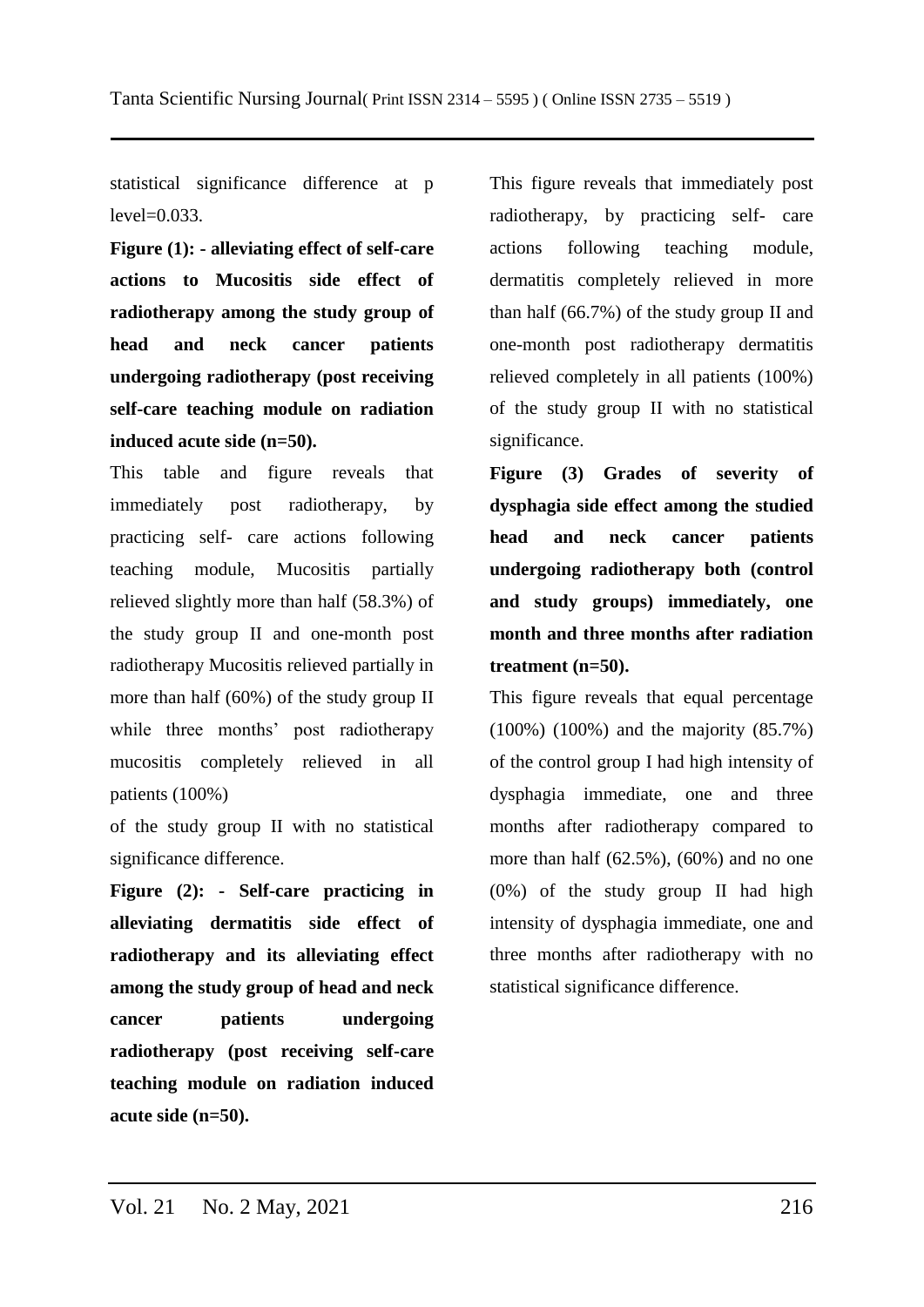| <b>Current medical history</b><br>data |                                  | The studied head and neck cancer<br>patients<br>$(n=50)$ | $\chi^2$         | ${\bf P}$                      |           |          |
|----------------------------------------|----------------------------------|----------------------------------------------------------|------------------|--------------------------------|-----------|----------|
|                                        | <b>Control group</b><br>$(n=25)$ |                                                          |                  | <b>Study group</b><br>$(n=25)$ |           |          |
|                                        | $\mathbf n$                      | $\frac{0}{0}$                                            | $\mathbf n$      | $\frac{0}{0}$                  |           |          |
| • Current diagnosis:                   |                                  |                                                          |                  |                                |           |          |
| <b>Buccal cancer</b>                   | 3                                | 12.0                                                     | $\frac{2}{1}$    | 8.0                            | 17.243    | 0.101    |
| Cancer of the nose $\&$                | $\theta$                         | $\theta$                                                 |                  | 4.0                            |           |          |
| sinuses                                |                                  |                                                          |                  |                                |           |          |
| Glottic cancer                         | $\mathbf{1}$                     | 4.0                                                      | $\overline{2}$   | 8.0                            |           |          |
| Hypo pharyngeal cancer                 | 5                                | 20.0                                                     | $\overline{2}$   | 8.0                            |           |          |
| Laryngeal cancer                       | 6                                | 24.0                                                     | $\overline{5}$   | 20.0                           |           |          |
| Lip cancer                             | $\mathbf{1}$                     | 4.0                                                      | $\mathbf{1}$     | 4.0                            |           |          |
| Maxilla cancer                         | $\overline{0}$                   | $\overline{0}$                                           | $\mathbf{1}$     | 4.0                            |           |          |
| Nasopharyngeal cancer                  | $\overline{0}$                   | $\overline{0}$                                           | 6                | 24.0                           |           |          |
| Recurrent thyroid cancer               | $\overline{0}$                   | $\overline{0}$                                           | $\mathbf{1}$     | 4.0                            |           |          |
| Salivary glands cancer                 | 6                                | 24.0                                                     | $\overline{0}$   | $\overline{0}$                 |           |          |
| Thyroid cancer                         | 1                                | 4.0                                                      | $\overline{2}$   | 8.0                            |           |          |
| Tongue cancer                          | $\overline{2}$                   | 8.0                                                      | $\overline{2}$   | 8.0                            |           |          |
| •Grade of tumor:                       |                                  |                                                          |                  |                                |           |          |
| Grade I                                | 5                                | 20.0                                                     | 6                | 24.0                           | 1.220     | 0.543    |
| Grade II                               | 14                               | 56.0                                                     | 11               | 44.0                           |           |          |
| Grade III                              | 6                                | 24.0                                                     | 8                | 32.0                           |           |          |
| •Chief complaint:                      |                                  |                                                          |                  |                                |           |          |
| Pain                                   | 17                               | 68.0                                                     | 10               | 40.0                           | 3.945     | $0.047*$ |
| Sore throat                            | 9                                | 36.0                                                     | 12               | 48.0                           | 0.739     | 0.390    |
| Difficulty of swallowing               | 19                               | 76.0                                                     | 17               | 68.0                           | 0.397     | 0.529    |
| A lump in the mouth                    | $\overline{4}$                   | 16.0                                                     | $\overline{4}$   | 16.0                           | 0.000     | 1.000    |
| Others:                                |                                  |                                                          |                  |                                |           |          |
| -Lips ulcer                            | 1                                | 4.0                                                      | $\boldsymbol{0}$ | $\boldsymbol{0}$               | <b>FE</b> | 1.000    |
| -Mass in throat                        | 1                                | 4.0                                                      | $\overline{0}$   | $\overline{0}$                 | <b>FE</b> | 1.000    |
| -Mouth mass                            | 5                                | 20.0                                                     | $\overline{0}$   | $\overline{0}$                 | $FE$      | $0.025*$ |
| -Nasal mass                            | $\overline{0}$                   | $\overline{0}$                                           | $\mathbf{1}$     | 4.0                            | FE        | 1.000    |
| -Tongue ulcer                          | $\overline{0}$                   | $\overline{0}$                                           | $\overline{2}$   | 8.0                            | <b>FE</b> | 0.489    |

**Table (1): Current medical history data among the studied head and neck cancer patients undergoing radiotherapy both (control and study groups) (n=50).** 

## **\*Significant (P<0.05)**

**FE=Fisher Exact test**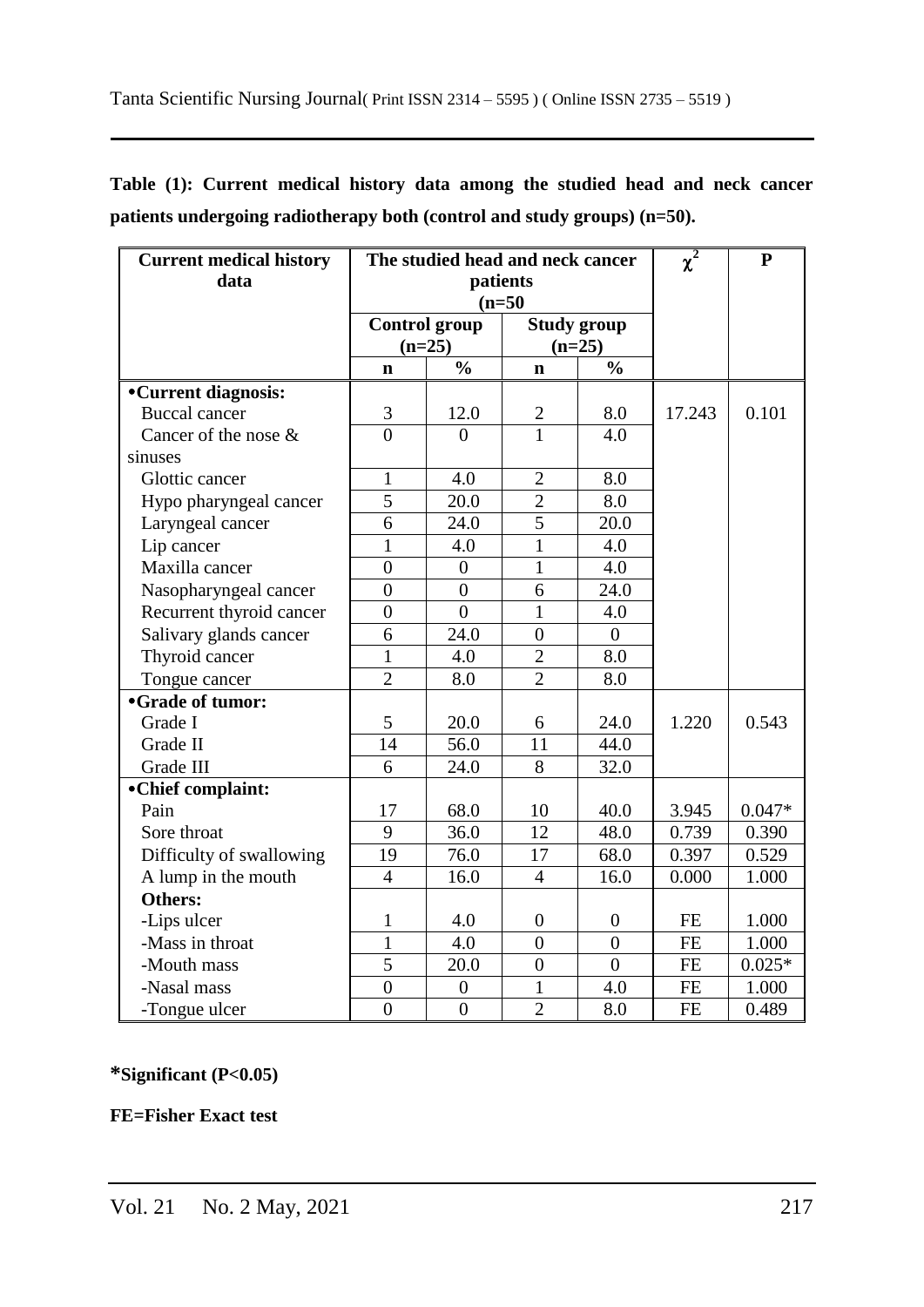### **Table (2): Quality grade of functional ability (ECOG performance status scale) among the studied head and neck cancer patients undergoing radiotherapy both (control and study groups) before and after one and three months of radiotherapy (n=50).**

| Quality grade of functional ability items<br>(ECOG performance status scale)                                                                                                              | Functional ability (ECOG scale) among the studied head and neck cancer patients<br>before and one month and three months after radiotherapy<br>$(n=50)$ |               |             |                    |             |                   |              |               |          |                     |             | (Control vs Study group) |                |                |                     |
|-------------------------------------------------------------------------------------------------------------------------------------------------------------------------------------------|---------------------------------------------------------------------------------------------------------------------------------------------------------|---------------|-------------|--------------------|-------------|-------------------|--------------|---------------|----------|---------------------|-------------|--------------------------|----------------|----------------|---------------------|
|                                                                                                                                                                                           | Control group<br><b>Study group</b><br>$(n=25)$<br>$(n=25)$                                                                                             |               |             |                    |             |                   |              |               |          |                     |             |                          |                |                |                     |
|                                                                                                                                                                                           |                                                                                                                                                         | <b>Before</b> |             | One month<br>after |             | 3 months<br>after |              | <b>Before</b> |          | One month<br>after  |             | 3 months<br>after        | <b>Before</b>  | One<br>month   | 3<br>months         |
|                                                                                                                                                                                           | $\mathbf n$                                                                                                                                             | $\frac{0}{0}$ | $\mathbf n$ | $\frac{6}{6}$      | $\mathbf n$ | $\frac{0}{0}$     | $\mathbf{n}$ | $\frac{0}{0}$ | n        | $\frac{6}{9}$       | $\mathbf n$ | $\frac{6}{6}$            |                | after          | after               |
| $\bullet$ Grade $0$<br>(Fully active, able to carry on all pre-disease<br>performance without restriction)                                                                                |                                                                                                                                                         | 4.0           | $\Omega$    | $\theta$           | 6           | 24.0              | 2            | 8.0           | $\Omega$ | $\Omega$            | 15          | 60.0                     | 1.034<br>0.905 | 6.159<br>0.104 | 20.165<br>$0.0001*$ |
| $\bullet$ Grade 1<br>(Restricted in physically strenuous activity<br>but ambulatory and able to carry out work of<br>a light or sedentary nature, e.g., light house<br>work, office work) | $\overline{2}$                                                                                                                                          | 8.0           | 5           | 20.0               | 3           | 12.0              |              | 4.0           | 10       | 40.0                | 9           | 36.0                     |                |                |                     |
| $\bullet$ Grade 2<br>(Ambulatory and capable of all self-care but<br>unable to carry out any work activities; up<br>and about more than 50% of waking hours)                              | $\tau$                                                                                                                                                  | 28.0          | 5           | 20.0               | 12          | 48.0              | 6            | 24.0          | 8        | 32.0                |             | 4.0                      |                |                |                     |
| •Grade 3<br>(Capable of only limited self-care; confined to<br>bed or chair more than 50% of waking hours)                                                                                | 9                                                                                                                                                       | 36.0          | 13          | 52.0               | 3           | 12.0              | 11           | 44.0          | 7        | 28.0                | $\Omega$    | 0                        |                |                |                     |
| Grade 4<br>(Completely disabled; cannot carry on any<br>self-care; totally confined to bed or chair)                                                                                      | 6                                                                                                                                                       | 24.0          | 2           | 8.0                |             | 4.0               | 5            | 20.0          | $\Omega$ | $\Omega$            | $\Omega$    | 0                        |                |                |                     |
|                                                                                                                                                                                           |                                                                                                                                                         |               |             | 24.254<br>$0.002*$ |             |                   |              |               |          | 56.245<br>$0.0001*$ |             |                          |                |                |                     |

**\*Significant (P<0.05)**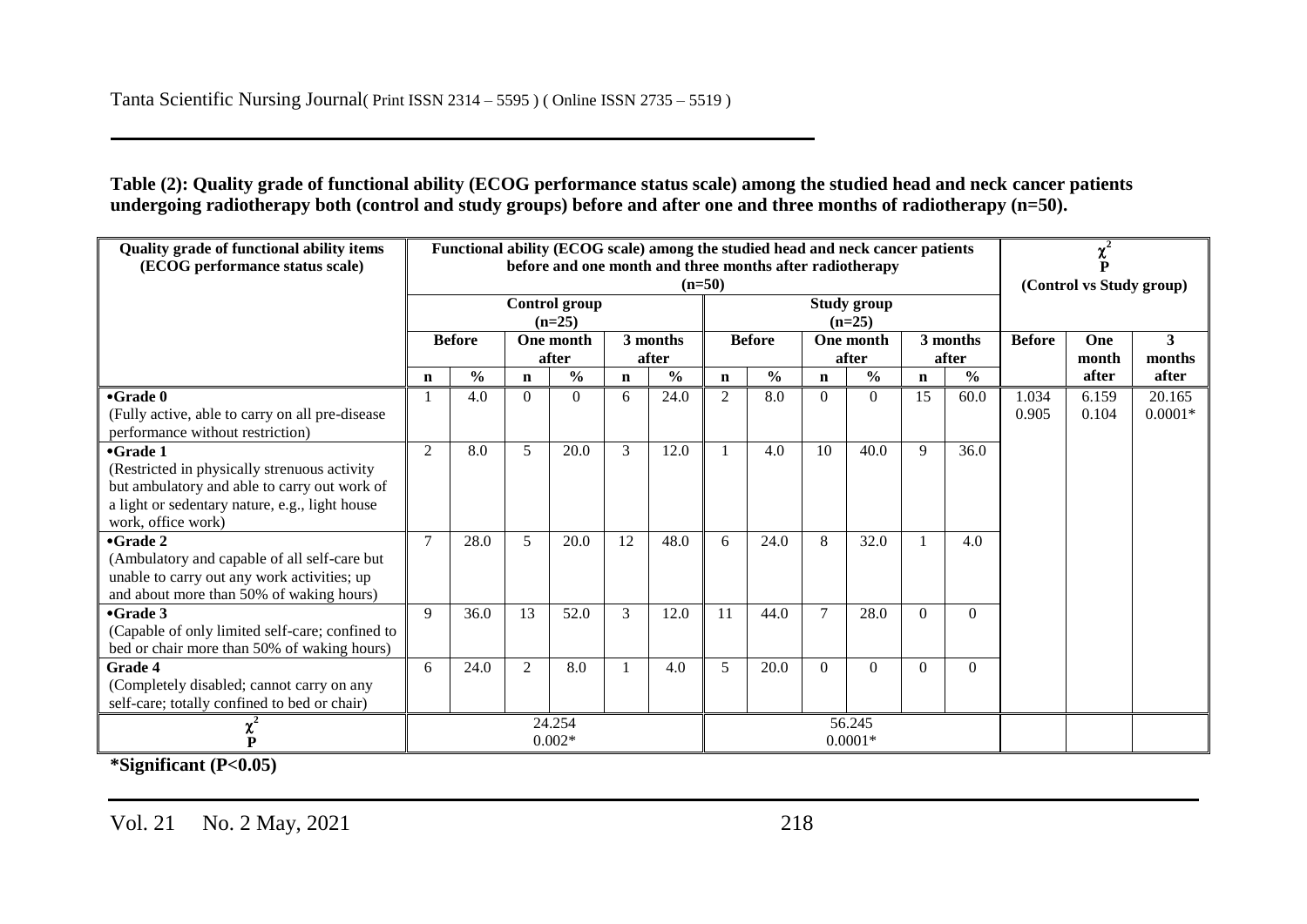**Table (3): Mucositis occurrence among the studied head and neck cancer patients undergoing radiotherapy both (control and study groups) immediately, one month and three months after radiation treatment (n=50)** 

| Mucositis as a side effect after radiation |                              | Mucositis occurrence among the studied head and neck cancer patients    |             |               |                |                           |                |               |                |                |              | $\chi^2$       |           |          |          |
|--------------------------------------------|------------------------------|-------------------------------------------------------------------------|-------------|---------------|----------------|---------------------------|----------------|---------------|----------------|----------------|--------------|----------------|-----------|----------|----------|
| treatment                                  |                              | immediately, one month and three months afterradiation treatment (n=50) |             |               |                |                           |                |               |                |                |              |                | ${\bf P}$ |          |          |
|                                            | Control group                |                                                                         |             |               |                | <b>Study group</b>        |                |               |                |                |              |                |           |          |          |
|                                            |                              |                                                                         |             | $(n=25)$      |                |                           | $(n=25)$       |               |                |                |              |                |           |          |          |
|                                            | <b>Immediat</b><br>One month |                                                                         |             | 3 months      |                | <b>Immediat</b>           |                | One month     |                | 3 months       | <b>Immed</b> | One            | 3         |          |          |
|                                            |                              | e after                                                                 |             | after         |                | after                     |                | e after       |                | after          |              | after          | iate      | month    | months   |
|                                            | $\mathbf n$                  | $\frac{6}{6}$                                                           | $\mathbf n$ | $\frac{0}{0}$ | $\mathbf n$    | $\overline{\mathbf{v}}_0$ | $\mathbf n$    | $\frac{0}{0}$ | $\mathbf n$    | $\frac{0}{0}$  | $\mathbf n$  | $\frac{0}{0}$  | after     | after    | after    |
| <b>Occurrence of mucositis:</b>            |                              |                                                                         |             |               |                |                           |                |               |                |                |              |                |           |          |          |
| N <sub>0</sub>                             | 8                            | 32.0                                                                    | 12          | 48.0          | 15             | 60.0                      | 13             | 52.0          | 20             | 80.0           | 23           | 92.0           | 1.310     | 4.250    | 5.370    |
| Yes                                        | 17                           | 68.0                                                                    | 13          | 52.0          | 10             | 40.0                      | 12             | 48.0          | 5              | 20.0           | 2            | 8.0            | 0.251     | $0.039*$ | $0.020*$ |
| $\chi^2$                                   | 3.960                        |                                                                         |             |               |                | 11.140                    |                |               |                |                |              |                |           |          |          |
| (P)                                        | (0.138)                      |                                                                         |             |               | $(0.004*)$     |                           |                |               |                |                |              |                |           |          |          |
| <b>Severity of mucositis:</b>              |                              |                                                                         |             |               |                |                           |                |               |                |                |              |                |           |          |          |
| Very simple                                | $\Omega$                     | $\theta$                                                                | $\theta$    | $\Omega$      | $\Omega$       | $\Omega$                  | 3              | 25.0          | $\Omega$       | $\Omega$       | $\theta$     | $\Omega$       | 9.332     | 10.246   | 5.830    |
| Simple                                     | $\overline{2}$               | 11.8                                                                    | $\Omega$    | $\Omega$      | $\Omega$       | $\theta$                  | $\overline{2}$ | 16.7          | 3              | 60.0           |              | 50.0           | $0.025*$  | $0.006*$ | 0.054    |
| Moderate                                   | $\overline{2}$               | 11.8                                                                    |             | 53.8          | 6              | 60.0                      | $\overline{4}$ | 33.3          | $\overline{c}$ | 40.0           |              | 50.0           |           |          |          |
| Very severe                                | 13                           | 76.5                                                                    | 6           | 46.2          | $\overline{4}$ | 40.0                      | 3              | 25.0          | $\Omega$       | $\theta$       | $\Omega$     | $\overline{0}$ |           |          |          |
| $\chi^2$                                   |                              |                                                                         |             | 8.060         |                |                           | 5.900          |               |                |                |              |                |           |          |          |
| (P)                                        |                              |                                                                         |             | $(0.020*)$    |                |                           | (0.116)        |               |                |                |              |                |           |          |          |
| <b>Distress from mucositis:</b>            |                              |                                                                         |             |               |                |                           |                |               |                |                |              |                |           |          |          |
| Very simple                                | $\Omega$                     | $\theta$                                                                | $\theta$    | $\Omega$      | $\overline{0}$ | $\Omega$                  |                | 8.3           | $\overline{2}$ | 40.0           | $\theta$     | $\Omega$       | 7.420     | 7.590    | 5.700    |
| Simple                                     | $\overline{2}$               | 11.8                                                                    | 3           | 23.1          | $\mathbf{0}$   | $\theta$                  | 5              | 41.7          | $\overline{2}$ | 40.0           |              | 50.0           | 0.059     | 0.055    | 0.058    |
| Moderate                                   | 7                            | 41.2                                                                    | 8           | 61.5          | $\overline{7}$ | 70.0                      | 5              | 41.7          |                | 20.0           |              | 50.0           |           |          |          |
| Very severe                                | 8                            | 47.0                                                                    | 2           | 15.4          | 3              | 30.0                      |                | 8.3           | $\Omega$       | $\overline{0}$ | $\Omega$     | $\overline{0}$ |           |          |          |
| $\chi^2$                                   |                              |                                                                         |             | 3.410         |                |                           | 1940           |               |                |                |              |                |           |          |          |
| (P)                                        | (0.181)                      |                                                                         |             |               |                | (0.585)                   |                |               |                |                |              |                |           |          |          |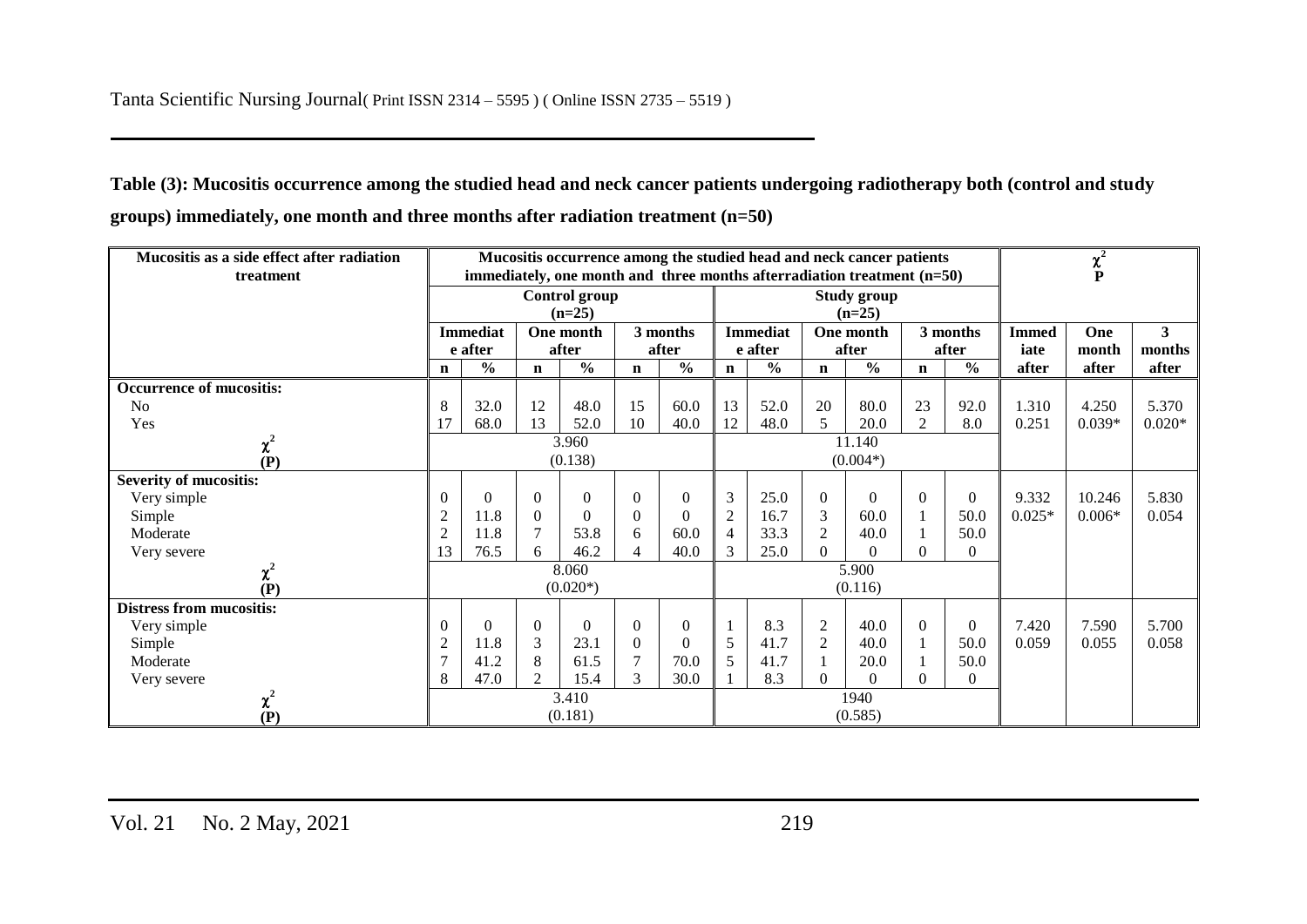**Table (4): Self-care actions in alleviating dermatitis side effect of radiotherapy and its alleviating effect among the study group of head and neck cancer patients undergoing radiotherapy (post receiving self-care teaching module on radiation induced acute side (n=50).**

| Self-care actions in alleviating             | The studied head and neck cancer patients who |                  |                |                     |                  |                  |  |  |  |  |
|----------------------------------------------|-----------------------------------------------|------------------|----------------|---------------------|------------------|------------------|--|--|--|--|
| dermatitis                                   | received self-care teaching module            |                  |                |                     |                  |                  |  |  |  |  |
|                                              | $(n=25)$                                      |                  |                |                     |                  |                  |  |  |  |  |
|                                              |                                               | <b>Immediate</b> |                | <b>Three months</b> |                  |                  |  |  |  |  |
|                                              |                                               | after module     |                | after module        | after module     |                  |  |  |  |  |
|                                              | $\mathbf n$                                   | $\frac{0}{0}$    | $\mathbf n$    | $\frac{0}{0}$       | $\mathbf n$      | $\frac{0}{0}$    |  |  |  |  |
| Self-care actions in alleviating             |                                               |                  |                |                     |                  |                  |  |  |  |  |
| dermatitis:                                  |                                               |                  |                |                     |                  |                  |  |  |  |  |
| • Avoid using irritant soap, deodorant,      | 25                                            | 100              | 25             | 100                 | 25               | 100              |  |  |  |  |
| perfumes and other creams over the           |                                               |                  |                |                     |                  |                  |  |  |  |  |
| treated area with radiotherapy               |                                               |                  |                |                     |                  |                  |  |  |  |  |
| •Gently washing and drying the treatment     | $\overline{25}$                               | 100              | 25             | 100                 | 25               | 100              |  |  |  |  |
| area without massage or friction by          |                                               |                  |                |                     |                  |                  |  |  |  |  |
| using soft towel                             |                                               |                  |                |                     |                  |                  |  |  |  |  |
| • Shave the treatment area with electrical   | 25                                            | 100              | 25             | 100                 | 25               | 100              |  |  |  |  |
| razor rather than normal razor and avoid     |                                               |                  |                |                     |                  |                  |  |  |  |  |
| using perfumes after shaving                 |                                               |                  |                |                     |                  |                  |  |  |  |  |
| •Wear loose-fitting cotton clothing over     | 25                                            | 100              | 25             | 100                 | 25               | 100              |  |  |  |  |
| the treated area with radiotherapy           |                                               |                  |                |                     |                  |                  |  |  |  |  |
| •Using cotton linen for beds                 | 25                                            | 100              | 25             | 100                 | 25               | 100              |  |  |  |  |
| • Expose treated area to air as possible     | 25                                            | 100              | 25             | 100                 | 25               | 100              |  |  |  |  |
| • Avoid tape and adhesives over the treated  | 25                                            | 100              | 25             | 100                 | 25               | 100              |  |  |  |  |
| area with radiotherapy                       |                                               |                  |                |                     |                  |                  |  |  |  |  |
| • Avoid ice or heating pads over the treated | $\overline{25}$                               | 100              | 25             | 100                 | 25               | 100              |  |  |  |  |
| area and use only tape water                 |                                               |                  |                |                     |                  |                  |  |  |  |  |
| • Avoid exposure of treated area to sunlight | 25                                            | 100              | 25             | 100                 | 25               | 100              |  |  |  |  |
| and avoid using sunscreen                    |                                               |                  |                |                     |                  |                  |  |  |  |  |
| •Occurrence of dermatitis:                   |                                               |                  |                |                     |                  |                  |  |  |  |  |
| N <sub>o</sub>                               | 19                                            | 76.0             | 24             | 96.0                | 25               | 100              |  |  |  |  |
| Yes                                          | 6                                             | 24.0             | $\mathbf{1}$   | 4.0                 | $\Omega$         | $\overline{0}$   |  |  |  |  |
| $\chi^2$                                     |                                               |                  |                | 9.770               |                  |                  |  |  |  |  |
| $\mathbf{P}$                                 |                                               |                  |                | $0.007*$            |                  |                  |  |  |  |  |
| Alleviating effect of self-care actions:     |                                               |                  |                |                     |                  |                  |  |  |  |  |
| Partially relieved                           | $\sqrt{2}$                                    | 33.3             | $\overline{0}$ | $\Omega$            | $\mathbf{0}$     | $\theta$         |  |  |  |  |
| Completely relieved                          | $\overline{4}$                                | 66.7             | 1              | 100                 | $\boldsymbol{0}$ | $\boldsymbol{0}$ |  |  |  |  |
| FE(P)                                        |                                               |                  |                | FE (0.428)          |                  |                  |  |  |  |  |

**FE=Fisher Exact test \*Significant (P <0.05)**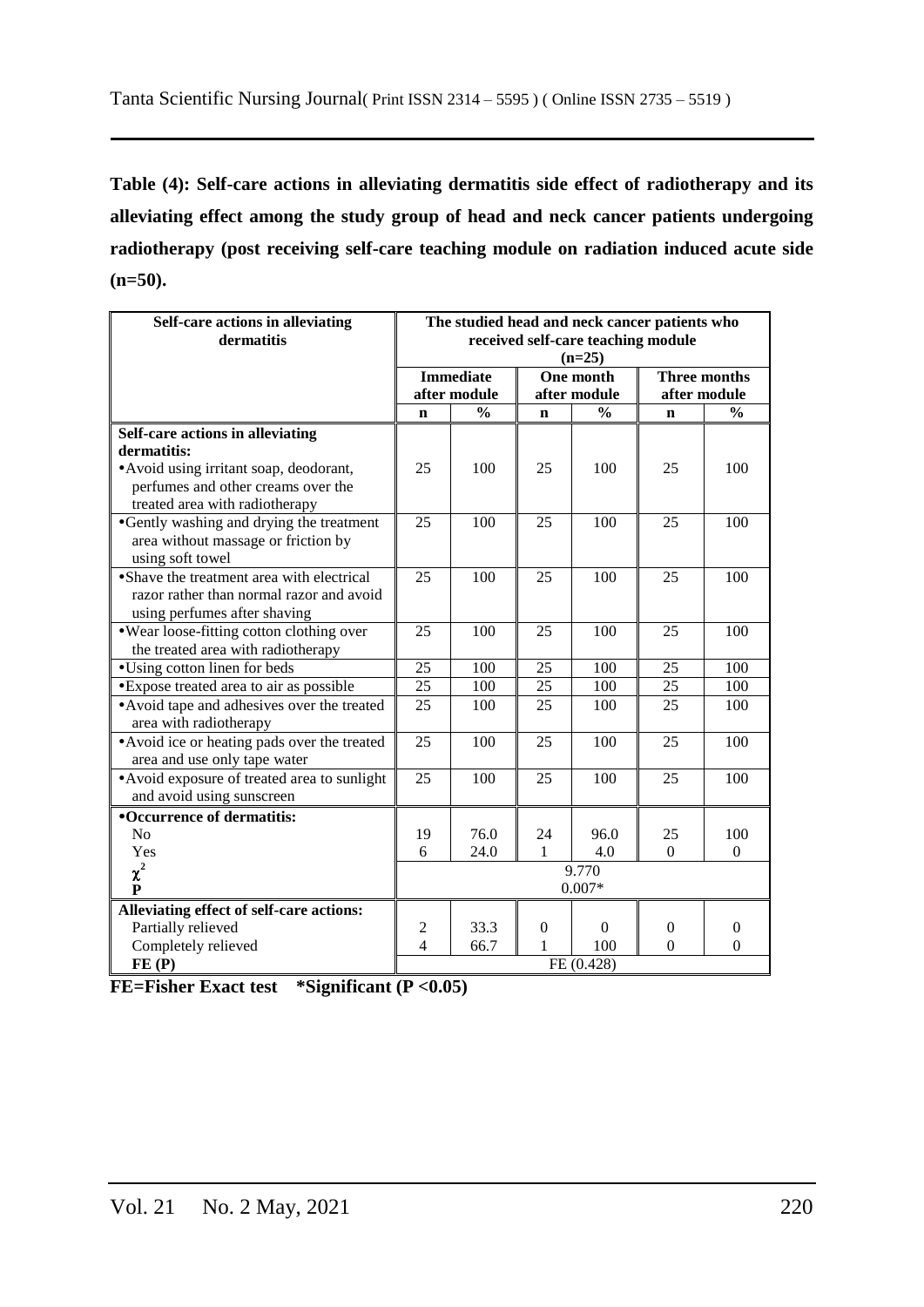**Table (5): Self-care actions in alleviating dysphagia side effect of radiotherapy and its alleviating effect among the study group of head and neck cancer patients undergoing radiotherapy (post receiving self-care teaching module about radiation induced acute side (n=50).**

| Self-care actions in alleviating dysphagia                 | The studied head and neck cancer patients          |                  |                |               |                      |                |  |  |  |
|------------------------------------------------------------|----------------------------------------------------|------------------|----------------|---------------|----------------------|----------------|--|--|--|
|                                                            | who received self-care teaching module<br>$(n=25)$ |                  |                |               |                      |                |  |  |  |
|                                                            |                                                    | <b>Immediate</b> |                | One month     | <b>Three months</b>  |                |  |  |  |
|                                                            |                                                    | after module     |                | after module  | after module         |                |  |  |  |
|                                                            | N                                                  | $\frac{0}{0}$    | $\mathbf n$    | $\frac{0}{0}$ | $\mathbf n$          | $\frac{0}{0}$  |  |  |  |
| Self-care actions in alleviating                           |                                                    |                  |                |               |                      |                |  |  |  |
| dysphagia:                                                 |                                                    |                  |                |               |                      |                |  |  |  |
| •Chew sugar free gum to stimulate flow of                  | 25                                                 | 100              | 25             | 100           | 25                   | 100            |  |  |  |
| saliva                                                     |                                                    |                  |                |               |                      |                |  |  |  |
| •Moisten your lips continuously by using<br>lip moistening | 25                                                 | 100              | 25             | 100           | 25                   | 100            |  |  |  |
| • Eat smooth foods such as yogurt and                      | 25                                                 | 100              | 25             | 100           | 25                   | 100            |  |  |  |
| blend food with milk                                       |                                                    |                  |                |               |                      |                |  |  |  |
| • Drink acidic juice only in absence of                    | 25                                                 | 100              | 25             | 100           | 25                   | 100            |  |  |  |
| mucositis such as orange and lemon juice                   |                                                    |                  |                |               |                      |                |  |  |  |
| •Carry a water bottle and have regular sips                | 25                                                 | 100              | 25             | 100           | 25                   | 100            |  |  |  |
| throughout the day                                         |                                                    |                  |                |               |                      |                |  |  |  |
| •Cook the food very well and eat small                     | 25                                                 | 100              | 25             | 100           | 25                   | 100            |  |  |  |
| frequent meals and snacks easier than                      |                                                    |                  |                |               |                      |                |  |  |  |
| three large meals                                          |                                                    |                  |                |               |                      |                |  |  |  |
| • Avoid sharp or crunchy foods such as                     | 25                                                 | 100              | 25             | 100           | 25                   | 100            |  |  |  |
| potato chips, dry bread and nuts                           |                                                    |                  |                |               |                      |                |  |  |  |
| <b>•Occurrence of dermatitis:</b><br>N <sub>o</sub>        | 9                                                  | 36.0             | 15             | 60.0          |                      | 88.0           |  |  |  |
| Yes                                                        | 16                                                 | 64.0             | 10             | 40.0          | 22<br>$\overline{3}$ | 12.0           |  |  |  |
|                                                            |                                                    |                  |                |               |                      |                |  |  |  |
| $\chi^2$<br>P                                              | 14.280<br>$0.0008*$                                |                  |                |               |                      |                |  |  |  |
| Alleviating effect of self-care actions of                 |                                                    |                  |                |               |                      |                |  |  |  |
| dysphagia:                                                 |                                                    |                  |                |               |                      |                |  |  |  |
| Partially relieved                                         | 11                                                 | 68.7             | 3              | 30.0          | $\theta$             | $\overline{0}$ |  |  |  |
| Completely relieved                                        | 5                                                  | 31.3             | $\overline{7}$ | 70.0          | 3                    | 100            |  |  |  |
| $\chi^2$                                                   |                                                    |                  |                | 6.820         |                      |                |  |  |  |
| $\overline{\mathbf{P}}$                                    |                                                    |                  |                | $0.033*$      |                      |                |  |  |  |

**\*Significant (P<0.05)**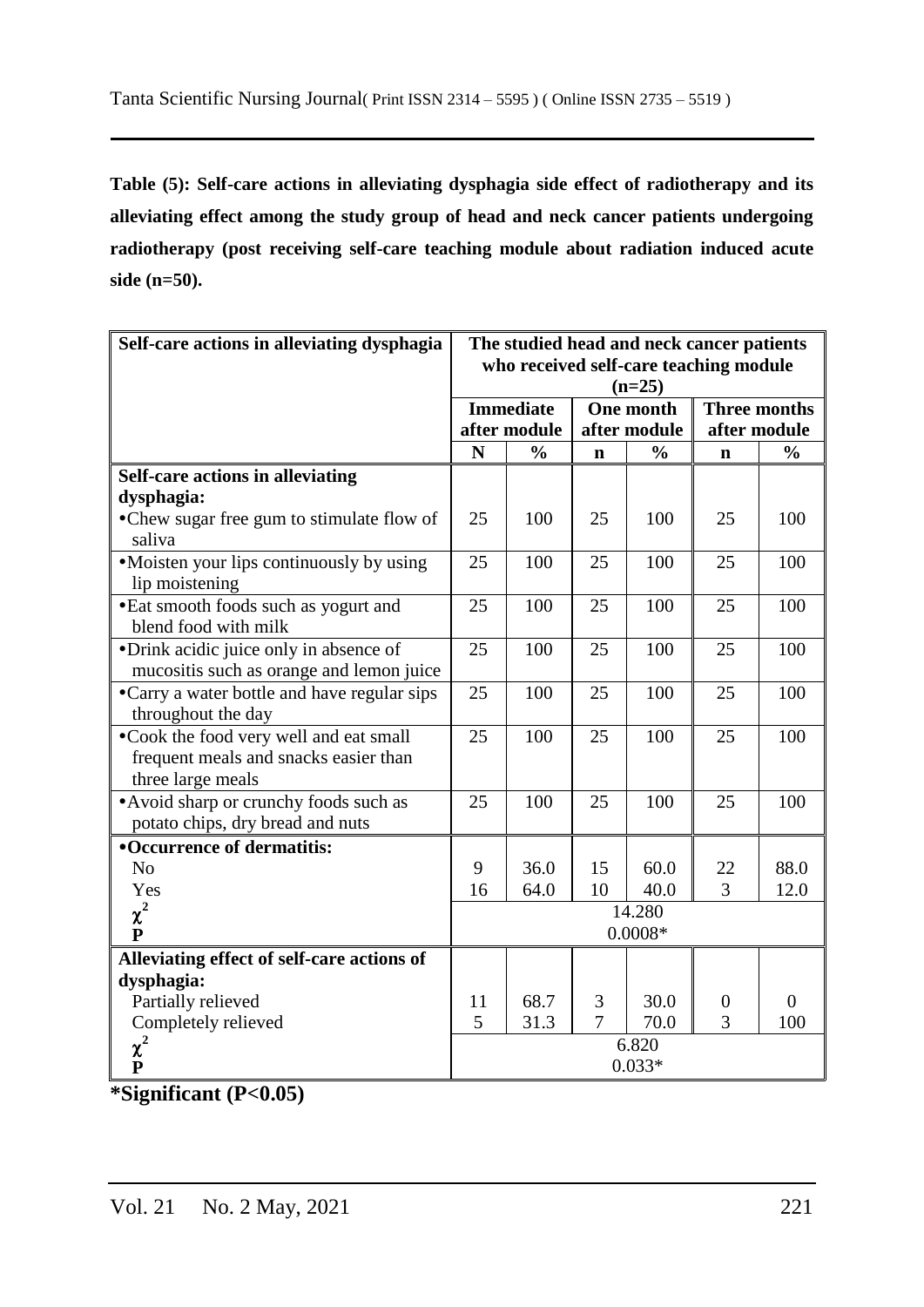

**Figure (1): Alleviating effect of self-care actions to Mucositis side effect of radiotherapy among the study group of head and neck cancer patients undergoing radiotherapy (post receiving self-care teaching module on radiation induced acute side (n=50).**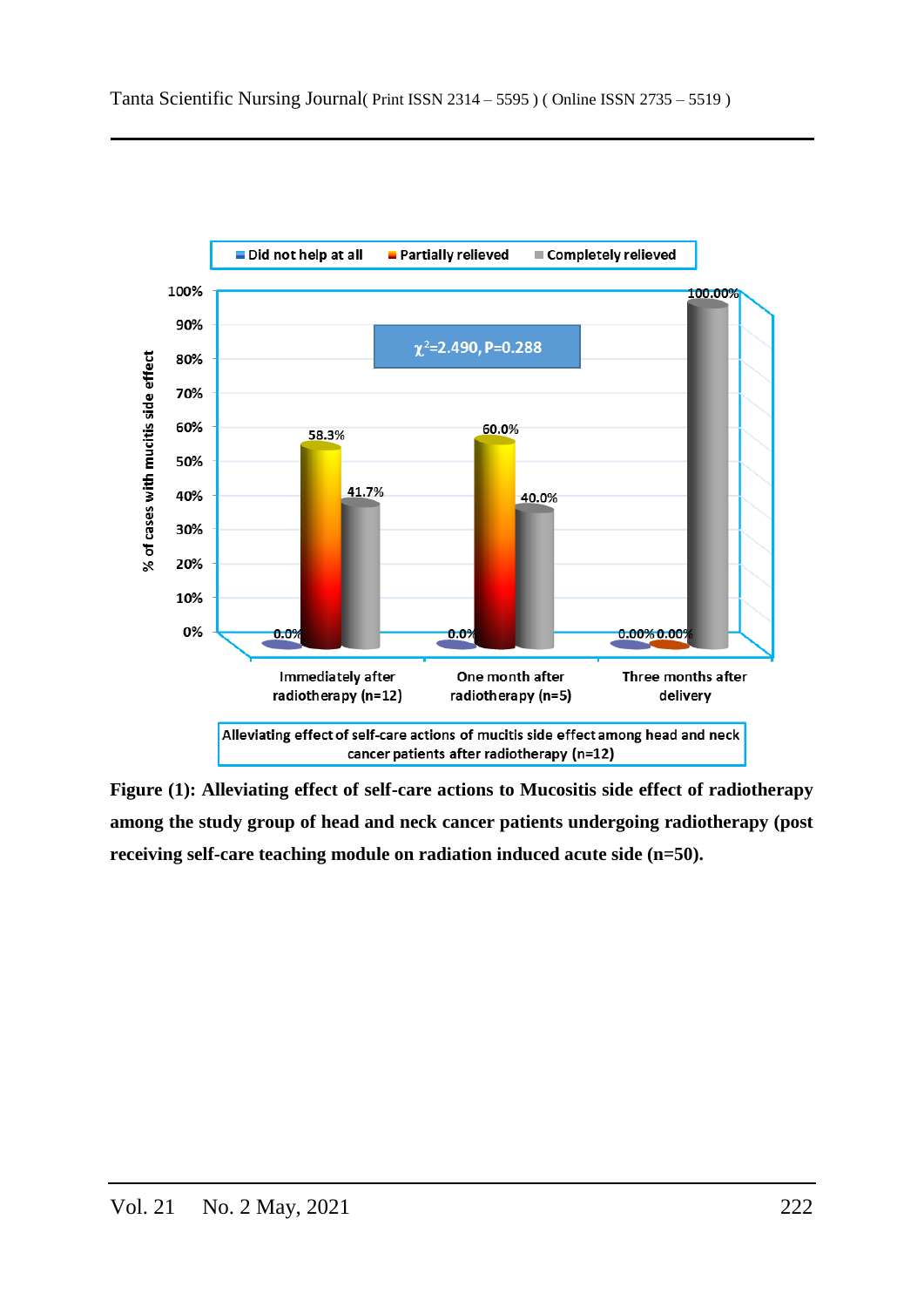

**Figure (2): Alleviating effect of self-care actions to dermatitis side effect of radiotherapy among the study group of head and neck cancer patients undergoing radiotherapy (post receiving self-care teaching module on radiation induced acute side (n=50).**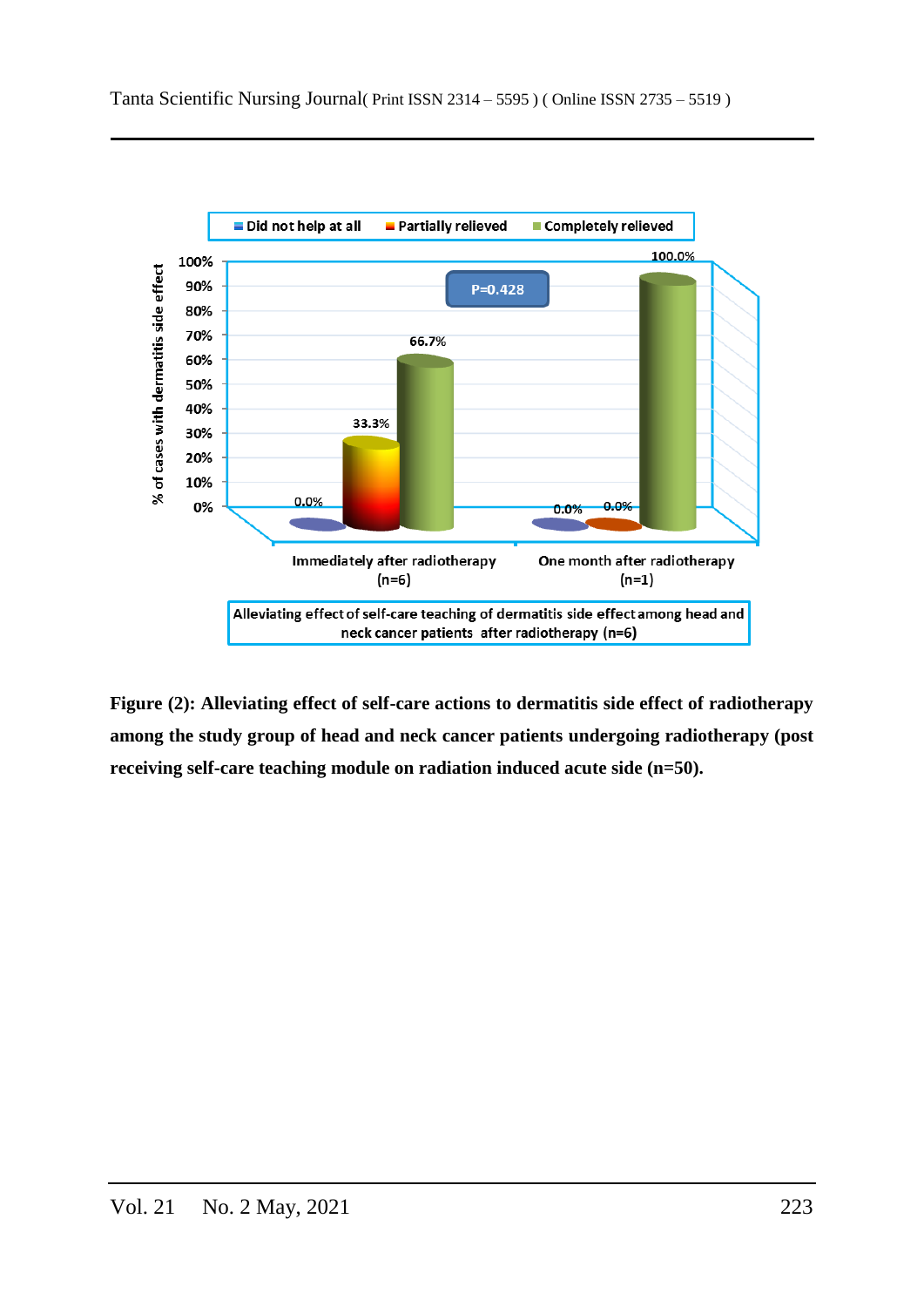Tanta Scientific Nursing Journal( Print ISSN 2314 – 5595 ) ( Online ISSN 2735 – 5519 )



**Figure (3): Grades of severity of dysphagia side effect among the studied head and neck cancer patients undergoing radiotherapy both (control and study groups) immediately, one month and three months after radiation treatment (n=50).** *NB Comparison of the control and study group (immediately after, one month and 3 months after radiotherapy)*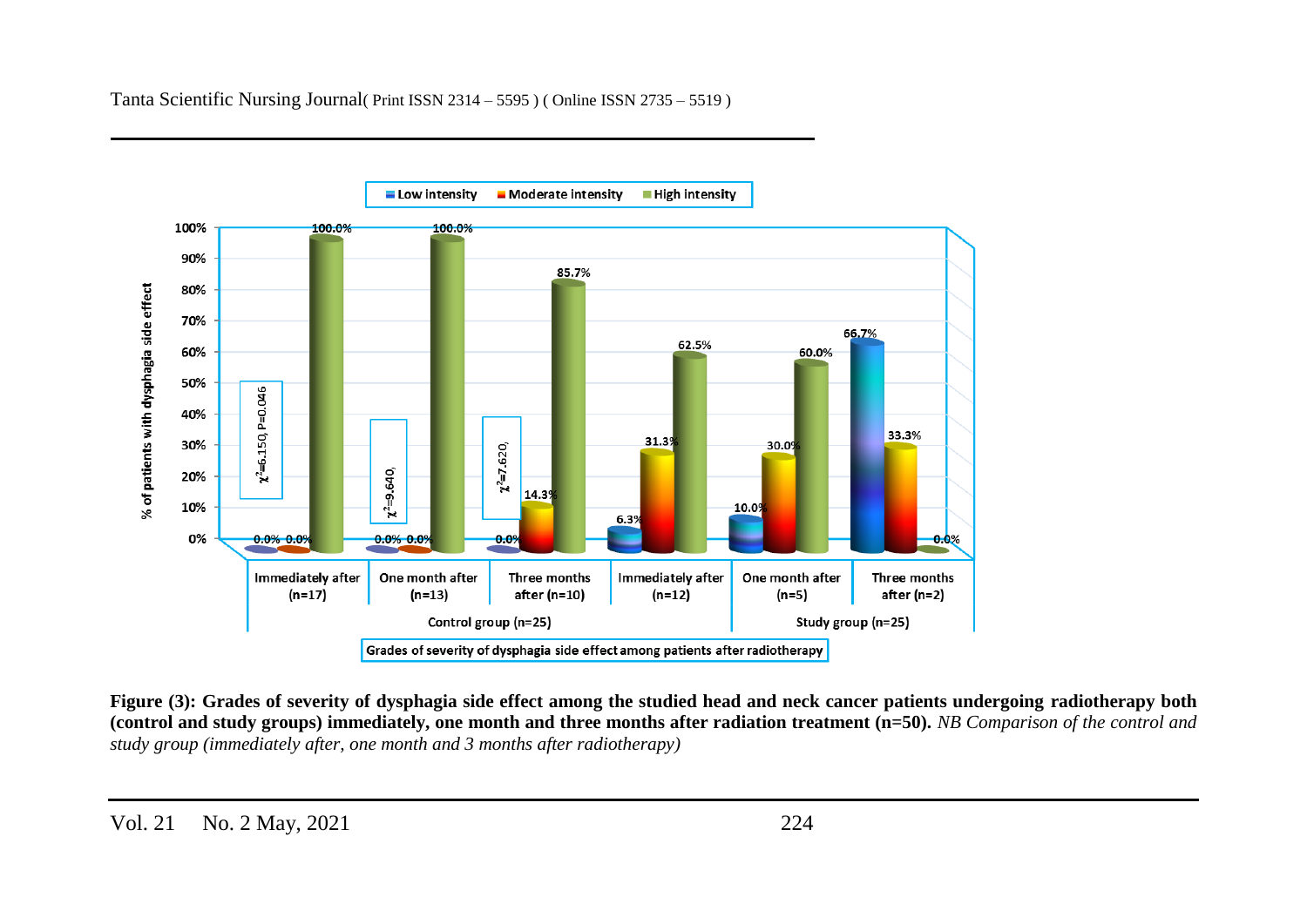### **Discussion**

Patient education by using teaching module is the process by which [health](https://en.wikipedia.org/wiki/Health_professional)  [professionals](https://en.wikipedia.org/wiki/Health_professional) and others impart information to patients and their caregivers that will alter their health behaviors or improve their health. Every effort must be made to ensure that learning takes place in incremental steps and that patients are not overwhelmed with too much information at onetime. (25)

**The current study reveals that**, the highest incidence of HNC patients of the control group I were among the mean age group of thirty-one to less than or equal forty-one years old while the highest incidence of study group II among the mean age group of fifty-one to less than or equal fifty-five years old. This is the same line with **De Melo et.al;**   $(2013)$ <sup> $(26)$ </sup>results indicated that patients diagnosed with head and neck cancer aged under sixty years old. In the other aspect **Mouw et.al;** (2008)  $(27)$ mentioned that the patients aged ranged only from fifty- one to seventy years old. **In relation to sex of the control and study groups,** the findings of the current study indicate that the majority of the study were male. Many research study

results  $(28-30,4)$  had proven that a higher incidence of head and neck tumors in males and relatively rare in females.However, in recent years there has been significant increase in the incidence of head and neck tumors in females probably due to changes in female behavior toward smoking and alcohol drinking habits.  $(31)$ 

**In relation to current medical history data among control and study groups**, the findings from the current study indicate that more than half of control group I and less than half of the study group II reported pain while near quarter of the control group I and no one of the study group II had mouth mass so there was significant difference among the control and study groups regarding pain and mouth mass as chief complaint of HNC. This finding is similar to result findings of study was done by **Wan et.al;**  $(2011)^{(32)}$  who pointed out that a large number of HNC patients experienced symptoms as pain and mouth mass as a chief complaint by using EORTC QLQ‐C30 and QLQ‐ H&N35 Questionnaires.

**Concerning type of head and neck cancer,** the result of current study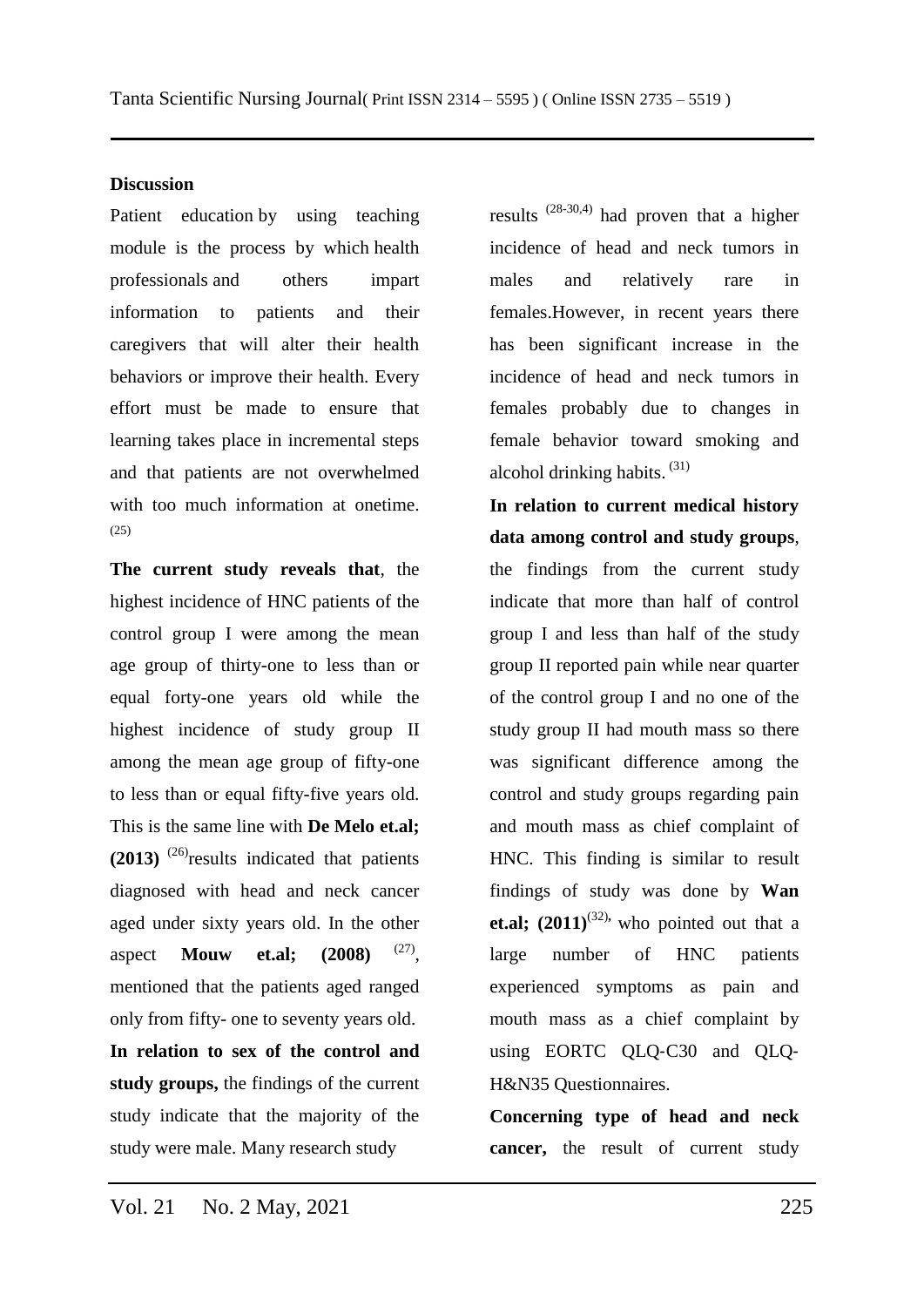reveals that the high incidence was laryngeal cancer followed by hypopharyngeal cancer among the control and study groups while the lowest incidence was cancer of the nose, sinus followed by maxilla and finally recurrent thyroid cancer at equal four percentages among the control and study groups. This finding is in disagreement with Dobrossy (2005)<sup>(33)</sup>, who stated that most frequent tumor site was the oral cavity. Also, this finding is incongruent with **Hassanein** (2005) <sup>(34)</sup>, who concluded that the most commonly affected site was the floor of the mouth followed by the gingiva, the maxilla and the tongue.

**As regards to grade of head and neck cancer,** biopsy pathological study of HNC patients proven that most of the current studied patients had diagnosed as grade II HNC while the minority of them had grade I HNC diagnosis. This finding is contradict with the study result done by **Rosenthalet.al;** (2015)<sup>(35)</sup>, who recorded that the majority of the patients were diagnosed as stage III of head and neck cancer and also this finding is in disagreement with **Stewart** (2003)<sup>(36)</sup>, who concluded that a high frequency of head and neck cancer cases were

diagnosed at an advanced stage III and low frequency of HNC cases were diagnosed at early stage I, II according to world health organization.

**Comparing HNC quality grade of functional ability before, one and three months after receiving radiotherapy,**  the current study findings records that before receiving radiotherapy the minority of the study were scored zero that means they were fully active and able to carry on all pre disease performance without restriction. This finding is in the same line with **Conill et.al;**  $(2000)^{(37)}$ , who pointed out that the minority of the patients were fully active before receiving the radiotherapy.

**However,** post three months from receiving radiotherapy near quarter of the control group I compared to more than half of the study group II still fully active. The present finding support research hypothesis that adult patients with HNC undergoing RT who received self-care teaching module beside hospital routine care have higher mean score clinical outcome than control group I. This finding is consistent with **Conill et.al;**  $(2000)^{(37)}$ , who study finding pointed out that the majority of the patients still fully active or restricted in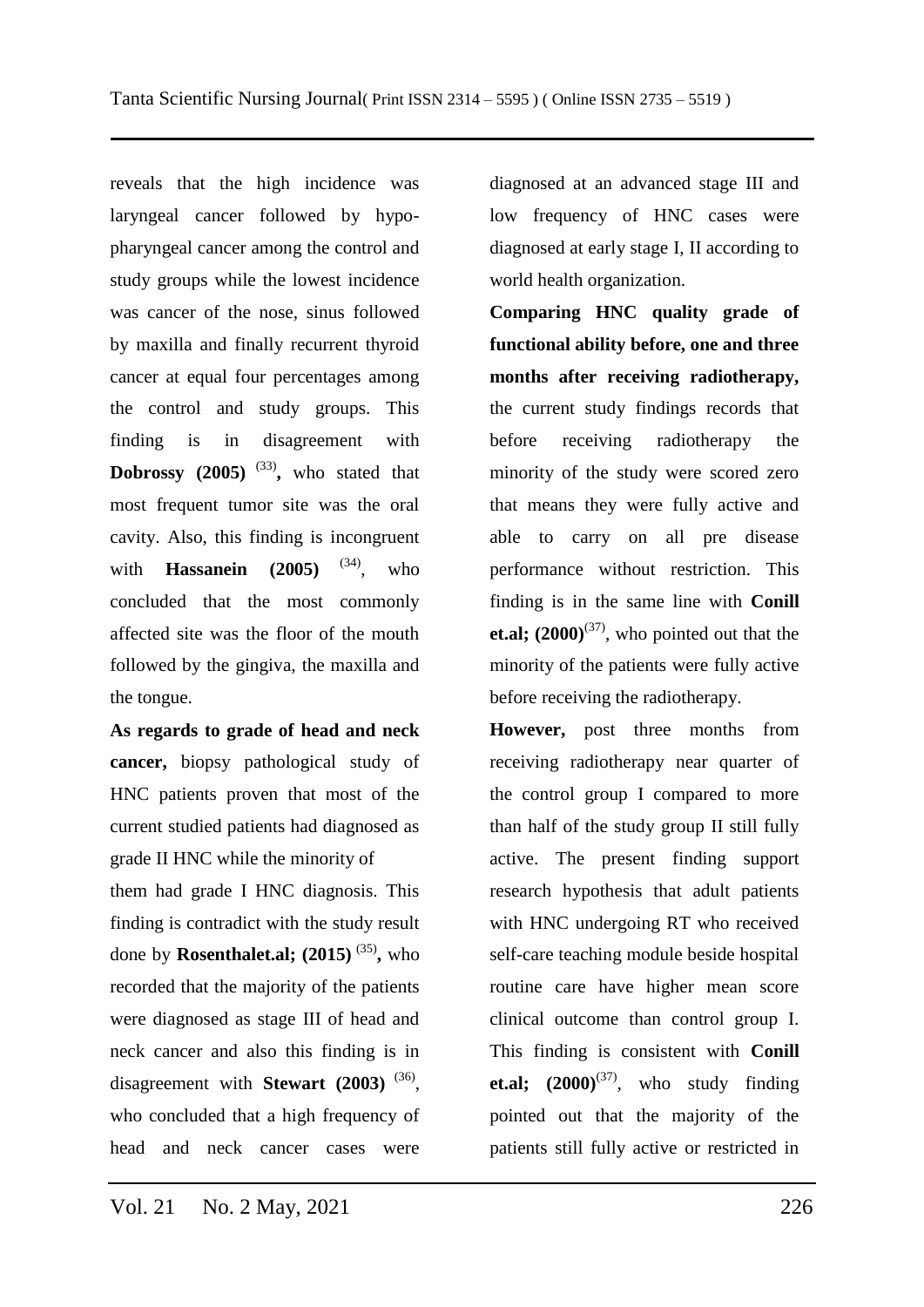physically strenuous activity but ambulated after three months from receiving radiotherapy.

**Mucositis** is the most common acute side effect experienced by patients undergoing head and neck radiotherapy. In almost all cases, the patients

Experience confluent mucositis by approximately the third week of treatment. Mucosal damage occurs because of decreased cell renewal in the epithelium, which causes mucosal atrophy and ulceration. This is accompanied by pain, burning and discomfort, which are greatly aggravated by contact with highly spicy foods. Clinically mucositis is characterized by inflammation, erythema, mucosal atrophy and ulceration of the oral mucosa. (38-40)

**In relation mucositis occurrence**, the result of the current study reveals that approximately one third of the control group I and slightly more than half of the study group II had no mucositis occurrence immediate after radiotherapy. This finding is inconsistent with **Trotti et.al;** (2003)  $^{(41)}$ , in a study to assess mucositis incidence, severity and associated outcomes in patients with head and neck cancer receiving radiotherapy with or without chemotherapy who reported that virtually all patients who receive radiation therapy for HNC develop some degree of mucositis immediate after radiotherapy.

**Also**, one and three months' post radiotherapy the result of the current study indicates that more than half and less than half of the control group I had mucositis compared to less than quarter and the minority of the study group II had mucositis respectively. This finding is consistent with **Elting et.al; (2007)** (42) **,** who reported that mucositis is a quite common complication in head and neck cancer patients treated with radiotherapy.

**As regard severity of mucositis,** the findings of the current study indicates that one quarter of the study group II had severe mucositis immediate after radiotherapy compared to less than half of them had moderate mucositis one month after receiving radiotherapy while half of the them had simple mucositis three months after radiotherapy. It may be due to application of self-care actions by the patients which help them to decrease severity of the mucositis. This finding is in congruent with a study result done by **Elting et.al**;  $(2007)^{(42)}$ , mentioned that more than half of patients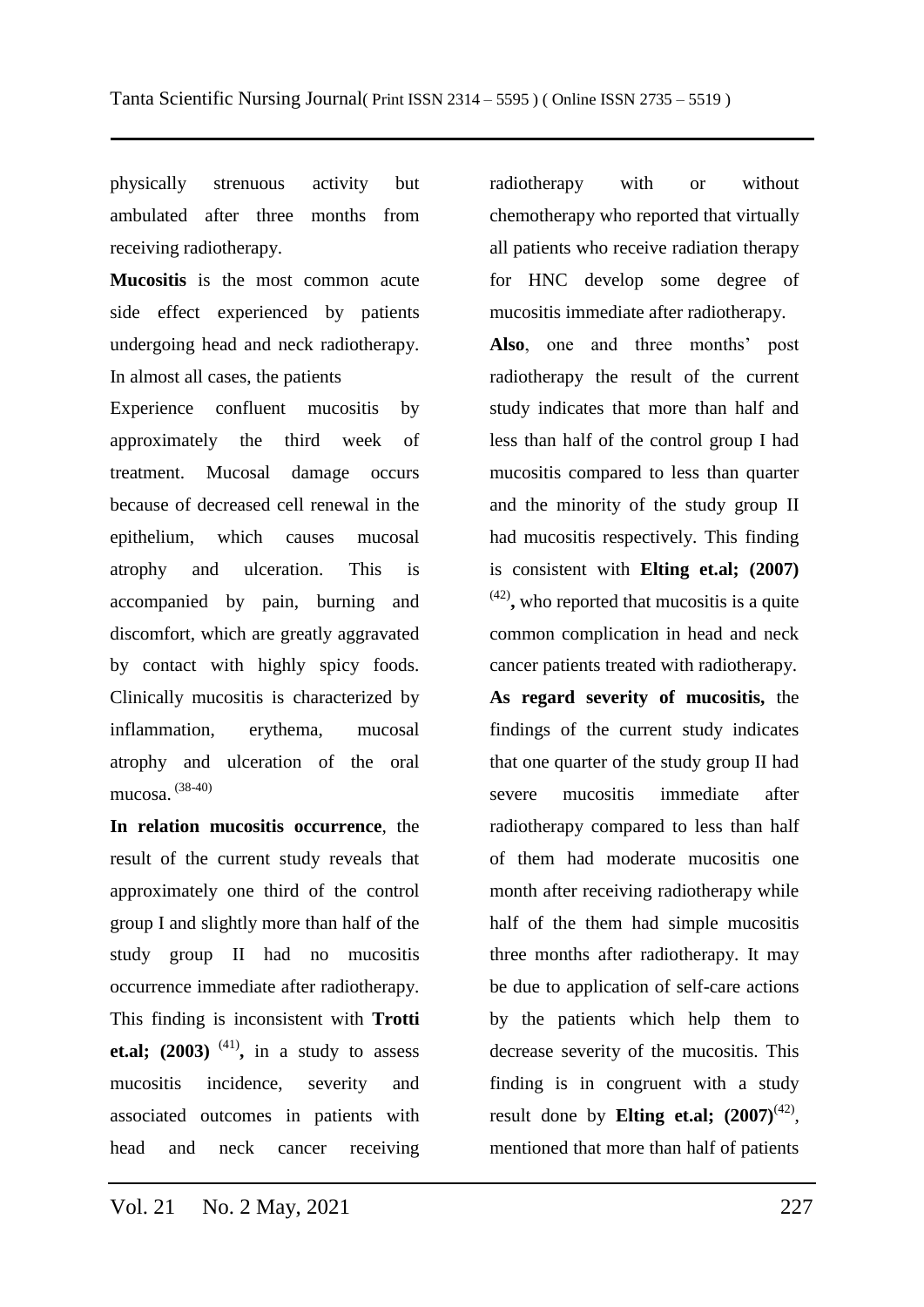had severe mucositis immediately after radiotherapy.

**Moreover,** the result of the current study reports thatthe minority the study group II had severe distress from mucositis immediate after radiotherapy compared to near quarter of them had moderate distress one month after radiotherapy and half of them had simple distress three months' post radiotherapy which means that the severity of mucositis decrease by practicing self-care actions by the patients. This finding is congruent a study result was conducted by **Epstein**  and Stewart; (2003)<sup>(43)</sup>, who pointed out that oral pain from mucositis is reported to decrease in distress through the course of radiation.

**In relation to Routine care and selfcare actions in alleviating dermatitis side effect of radiotherapy,** the result of current study finds that immediately post radiotherapy by practicing routine and self- care actions, dermatitis completely relieved in more than half of the study group II compared to no one in the control group I and one-month post radiotherapy dermatitis relieved completely in all patients of both groups. This means that either practicing routine care only or in addition with self-care

actins provided in booklet by the researcher they help to relieved dermatitis in both groups one month later.

This finding is accordance a study result was done by **Abbas** (2012)<sup>(44)</sup>, reported that current care for patients with dermatitis is essentially palliative and includes hygiene orientation site, reduction of exposure and friction of the irradiated

area, use of appropriate clothing, preferably cotton, avoid sun exposure and contact with extreme temperatures as compresses, avoid itching the irradiated area, avoid using products that have strong agents in their composition as some types of soaps.

**As regardsself-care actions in alleviating dysphagia,** it is found that immediately post radiotherapy by practicing self- care actions following teaching module, dysphagia partially relieved in more than half of the study group II and one-month post radiotherapy dysphagia relieved completely in about two third of the study group II while three months' post radiotherapy dysphagia completely relieved in all patients of the study group II. The present finding support research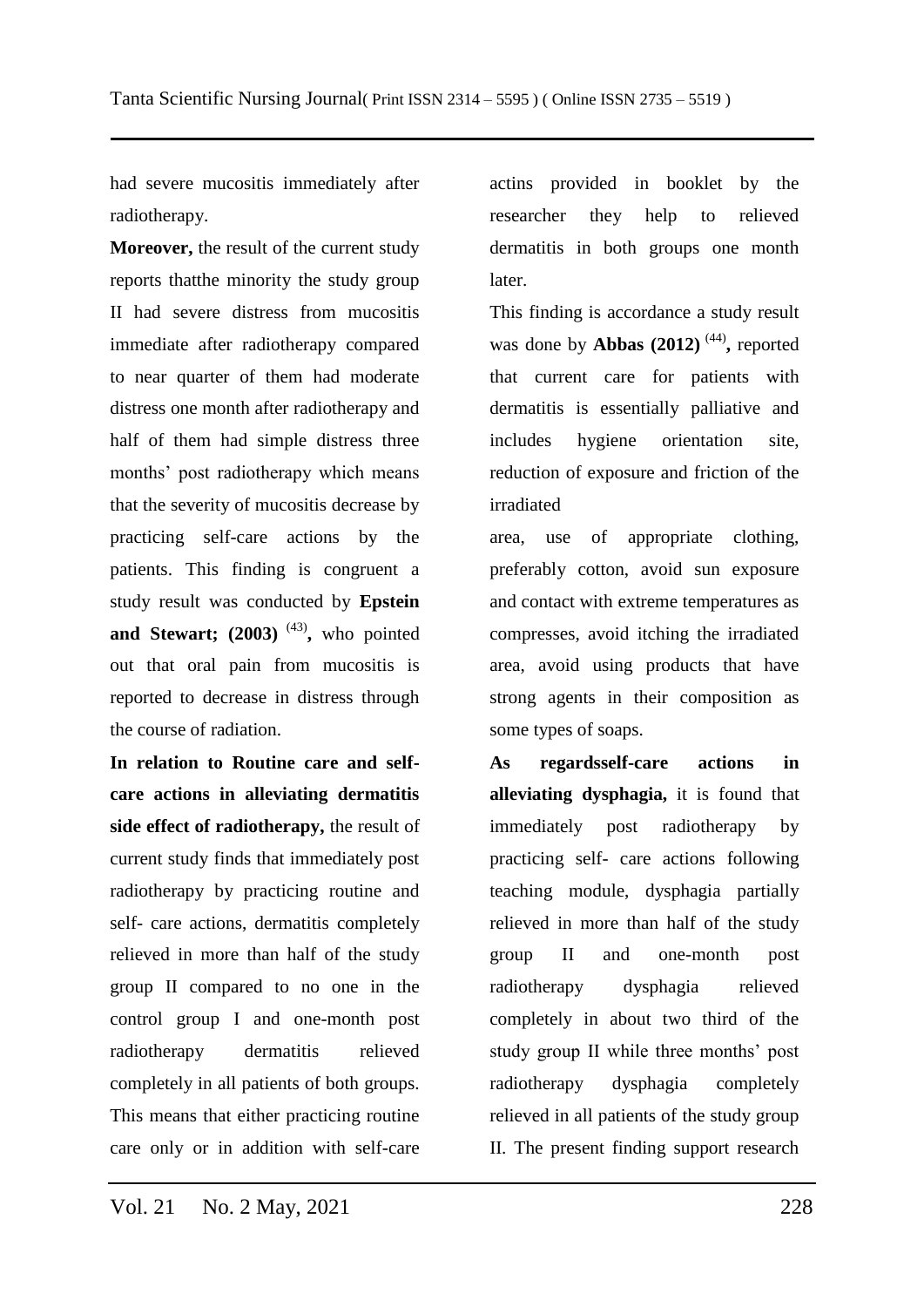hypothesis that by practicing specific actions which include eat soft, smooth foods, use a straw to drink liquids and soft foods, eat warm or roomtemperature foods to reduce pain, Take small bites, and chew slowly and thoroughly.Eat small frequent meals and snacks, avoid spicy foods, foods that are acidic such as tomatoes and citrus, and sharp or crunchy foods such as potato chips, avoid Smoking and alcohol. (45,46,47)

This finding is in the same line with a study result was conducted by **Duarte et.al;**  $(2013)^{(48)}$ , mentioned that recommendations given to HNC patients for dietary modifications such as decrease size and consistency of foods is essential to alleviate dysphagia.

**Finally,** the current study shows that self-care actions either practiced by patients or their families for radiation induced acute side effects which include mucositis, dermatitis and dysphagia had positive effect on preventing or minimizing these acute side effects and patient distress from them and this leading to improving functional ability of the head and cancer patients. Consequently, the hypothesis of the current study was approved so we can

confirm that adult patients with head and neck cancer undergoing radiation therapy who were received self-care teaching module have higher mean scores clinical outcomes than control group and the study accepted the hypothesis.

## **Conclusion and recommendations Conclusion**

Based on the findings from the present study, it can be concluded that the functional ability measured by ECOG scale and the severity of radiation mucositis, dermatitis and dysphagia measured by Dodd self-care questionnaire were improved in study group II than control group I with very high statistical significance difference. So self-care teaching module for patient with HNC treated by radiation which induced acute side effect had an effect on decreasing the occurrence, the severity and distress of acute side effects in head and neck cancer patients undergoing radiotherapy

### **Recommendations**

Based on the findings of the current study, the following recommendations are geared toward the following:

### **1- Recommendation for patients:**

- Head and neck cancer patients should be practice self-care pre radiotherapy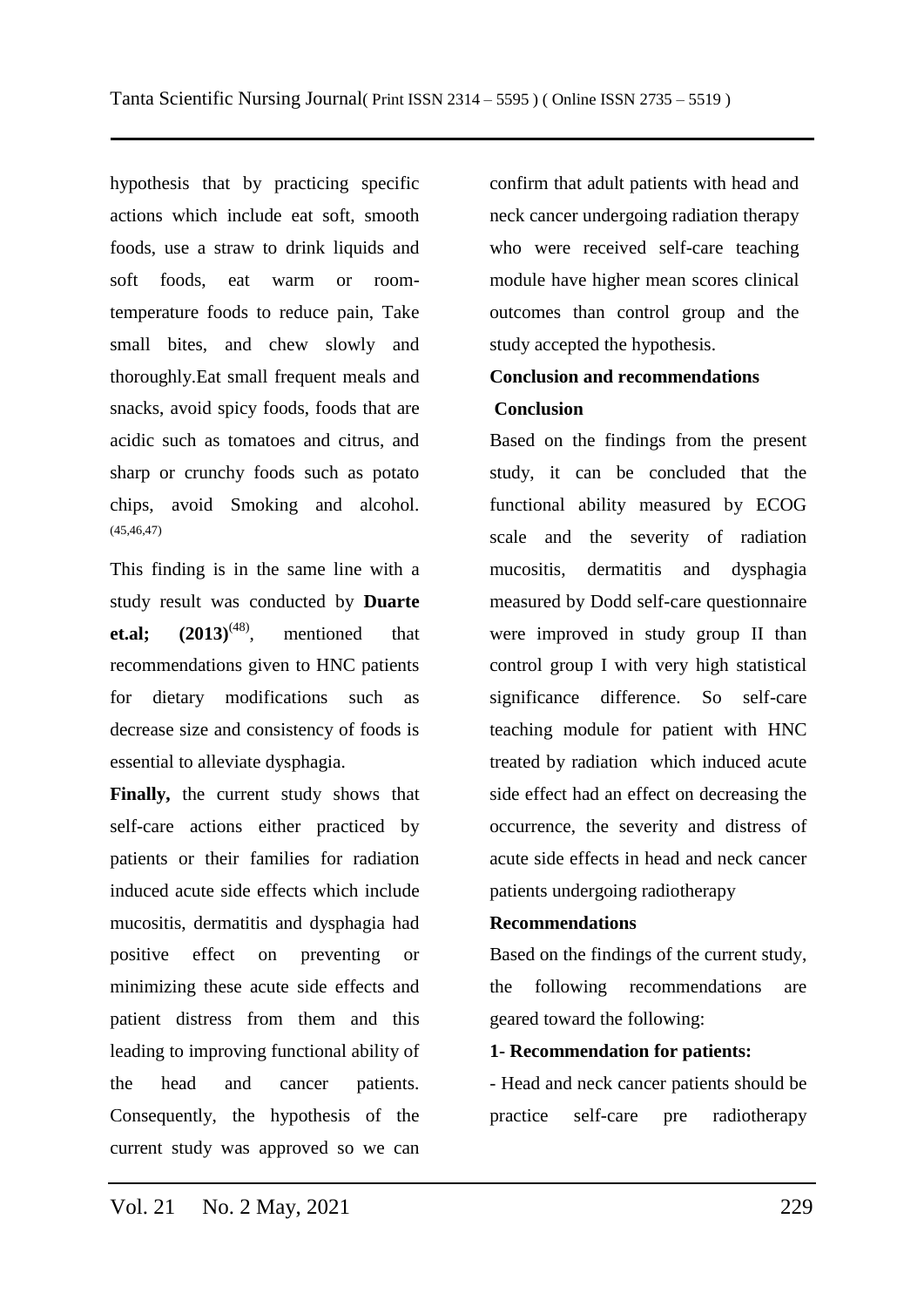procedure to relieve fear and enhance daily living activities .

- All head and neck cancer patients must perform self-care actions to prevent manage acute side effect of radiotherapy and improve their clinical outcomes.

### **2- Recommendation for nurses:**

- In-service training for the nurses about self-care for patient undergoing radiotherapy

### **3- For further research studies:**

- Assessment of quality of life (physical, psychological, social, spiritual) related to radiation induced acute side effects in early stage in head and neck cancer patients undergoing radiotherapy.

### **References:**

- 1. Shah J. Cancer of the Head and Neck, Ontario Canada: ACS J. 2001;1(16):5-12.
- 2. Dedivitis R, Franca C, Mafra A et al. Caracteristicas clinico-epidemiologicas no carcinoma espinocelular of bacal and oropharinge. Rev Bras Otorrinolaringol J. 2004;1(70):35-40.
- 3. Hashibe M, Brennan P, Benhamou S et al. Alcohol drinking in never users of tobacco, cigarette smoking in never drinkers, and the risk of head and neck cancer: pooled analysis in the International Head and Neck Cancer Epidemiology Consortium, Natl

Cancer Inst.2007;99(10):777-89.

- 4. Kumar B, Cordell K, Lee J et al. EGFR, p16, HPV Titer, Bcl-xL, sex, and smoking as indicators of response to therapy and survival in oropharyngeal cancer, Clin Oncol J. 2008;26(19):3128-37.
- 5. Znaor A, Brennan P, Gajalakshmi V et al. Independent and combined effects of tobacco smoking, chewing and alcohol drinking on the risk of oral, pharyngeal and esophageal cancers in Indian men, Int Cancer J. 2003;105(5):681-6.
- 6. Poschl G and Seitz H. Alcohol and cancer. 2004;39(3):155-65.
- 7. Liang C, Marsit C, Houseman E et al. Gene-environment interactions of novel variants associated with head and neck cancer, Head Neck J. 2012;34(8):1111-8.
- 8. Mendenhall W, Mancuso A, Amdur R etal. Squamous cell carcinoma metastatic to the neck from an unknown head and neck primary site, American J of Otolaryngology. 2001; 22(4):281–7.
- 9. Huber M and Tantiwongkosi B. Oral and oropharyngeal cancer, Med Clin North Am J. 2014;98(6):1299–321.
- 10. Napier S and Speight P. Natural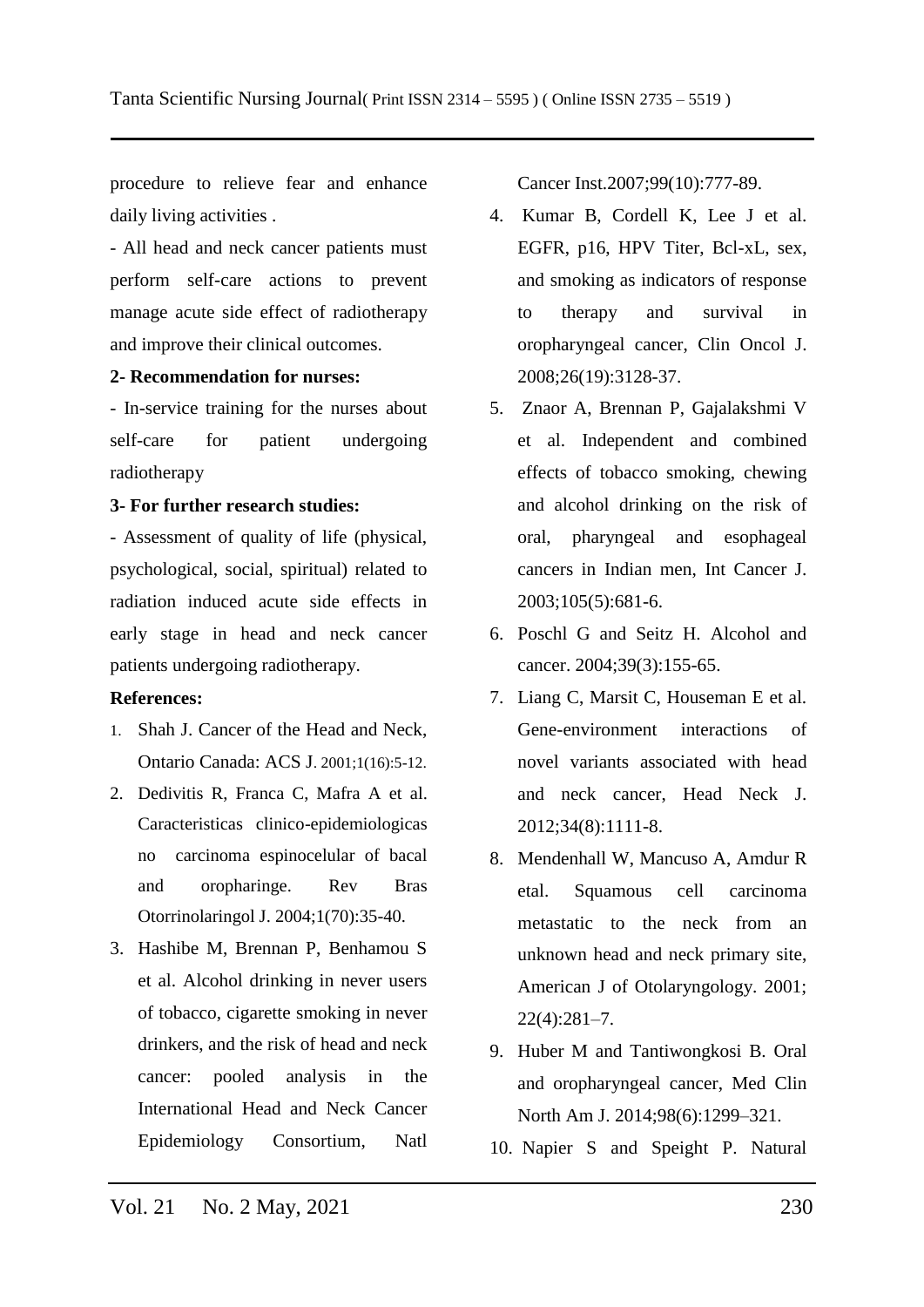history of potentially malignant oral lesions and conditions: an overview of the literature, Oral Pathol Med J. 2007;1(36):575–80.

- 11. Rolim A, Costa L and Ramalho L. Repercussoes da radioterapia na regiao orofacial e seu tratamento, Radiol Bras J. 2011; 44(6):388–95.
- 12. Stone H, Coleman C, Anscher M et al. Effects of radiation on normal tissue: Consequences and mechanisms ,The Lancet Oncology J. 2003; 4(9): 529-36.
- 13. Vissink A, Jansma J, Spijkervet F et al. Oral sequelae of head and neck radiotherapy, Critical Reviews in Oral Biology and Medicine J. 2003;14(3): 199-212.
- 14. Bernier J, Hall E and Giaccia A. Radiation oncology: a century of achievements, Nat Rev Cancer J. 2004;1(4):737-47.
- 15. Horowitz S. Evidence-based health outcomes of expressive writing, Alternat and Complement Therap J. 2008;14(4):194-8.
- 16. Kitrungroter L and Cohen M. Quality of life of family caregivers of patients with cancer: a literature review, Oncol Nurs Forum J. 2006;33(3):625-32.
- 17. Harper J, Franklin L, Jenrette J et al.

Skin toxicity during breast irradiation: pathophysiology and management, South Med J. 2004;1(7):989–93.

- 18. Flinders Human Behaviour and Health Research Unit. Retrived from The Flinders Program. 2006;1(12):22-5. Accessed at: 20/9/2016 Available at www.flinders.edu.au/medicine/sites/fh bhru/self management.
- 19. Moon J.The Module and Programme Development Handbook. Retrived from ApracticalGuide.2002;1(15):12- 5. Accessed at: 18/10/2016 Available at [https://books.google.com](https://books.google.com/)
- 20. Moon J. The Module and Programme Development Handbook. Retrived from Kogan Page Ltd London. 2002;1(3):12-5. Accessed at: 20/7/2018. Available at https:// development Handbook.google.com
- 21. Maes S and Karoly P. Self-regulation assessment and intervention in physical health and illness, Appl Psychol Intern RevJ. 2005;54(2):267-99.
- 22. Oken M, Creech R and Tormey D. Toxicity and response criteria of the Eastern Cooperative Oncology Group, Am J Clin Oncol.1982;1(5):649-55.
- 23. Dodd M. Patterns of self-care in cancer patients receiving radiation therapy, Oncol Nurs Forum J. 1987;1(10):23–7.